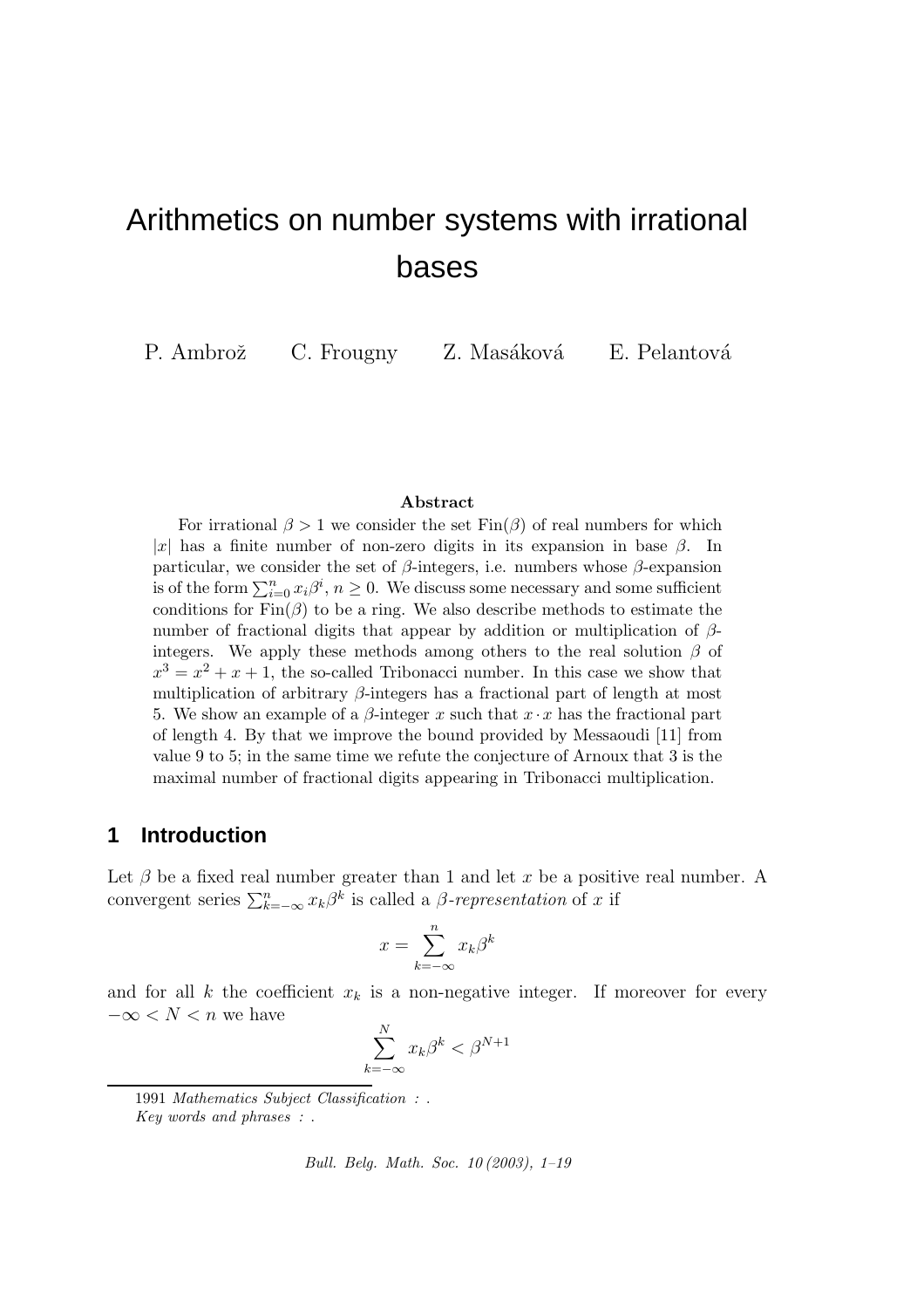the series  $\sum_{k=-\infty}^{n} x_k \beta^k$  is called the *β-expansion* of x. The *β*-expansion is an analogue of the decimal or binary expansion of reals and we sometimes use the natural notation

$$
(x)_{\beta}=x_nx_{n-1}\cdots x_0\bullet x_{-1}\cdots
$$

Every  $x \geq 0$  has a unique  $\beta$ -expansion which is found by the greedy algorithm [13].

We can introduce lexicographic ordering on  $\beta$ -representations in the following way. The  $\beta$ -representation  $x_n\beta^n + x_{n-1}\beta^{n-1} + \cdots$  is lexicographically greater than  $x_k\beta^k + x_{k-1}\beta^{k-1} + \cdots$ , if  $k \leq n$  and for the corresponding infinite words we have  $x_n x_{n-1} \cdots \succ \underbrace{00 \cdots 0}_{(n-k) \text{ times}} x_k x_{k-1} \cdots$ , where the symbol  $\prec$  means the common lexico- $(n-k)$ times

graphic ordering on words in an ordered alphabet.

Since the  $\beta$ -expansion is constructed by the greedy algorithm, it is the lexicographically greatest among all  $\beta$ -representations of x.

The set of those  $x \in \mathbb{R}$ , for which the β-expansion of |x| has only finitely many non-zero coefficients - digits, is denoted by  $\text{Fin}(\beta)$ . Real numbers x with β-expansion of  $|x|$  of the form  $\sum_{k=0}^{n} x_k \beta^k$  are called  $\beta$ -integers and the set of  $\beta$ -integers is denoted by  $\mathbb{Z}_\beta$ .

Let  $x \in \text{Fin}(\beta)$ ,  $x > 0$  and let  $\sum_{k=-N}^{n} x_k \beta^k$  be its  $\beta$ -expansion with  $x_{-N} \neq 0$ . If  $N > 0$  then  $r = \sum_{k=-N}^{-1} x_k \beta^k$  is called the *β*-fractional part of x. If  $N \leq 0$  we set  $fp(x) = 0$ , for  $N > 0$  we define  $fp(x) = N$ , i.e.  $fp(x)$  is the number of fractional digits in the β-expansion of x. Note that x is in  $\mathbb{Z}_{\beta}$  if and only if fp(x) = 0.

If  $\beta \in \mathbb{Z}, \beta > 1$ , then  $\text{Fin}(\beta)$  is closed under the operations of addition, subtraction and multiplication, i.e.  $Fin(\beta)$  is a ring. It is also easy to determine the β-expansion of  $x + y$ ,  $x - y$ , and  $x \times y$  with the knowledge of the β-expansions of x and y.

In case that  $\beta > 1$  is not a rational integer, the situation is more complicated and generally we don't know any criterion which would decide whether  $\text{Fin}(\beta)$  is a ring or not. Known results for  $\beta$  satisfying specific conditions will be mentioned below.  $\text{Fin}(\beta)$  being closed under addition implies it is closed under multiplication as well. Besides the question whether results of these arithmetic operations are always finite or not, we are also interested to describe the length of the resulting  $\beta$ -fractional part. It is possible to convert the sum  $x + y$  and the product  $x \cdot y$  of two numbers  $x, y \in \text{Fin}(\beta)$  by multiplication by a suitable factor  $\beta^k$  into a sum or product of two  $\beta$ -integers. Therefore we define:

$$
L_{\oplus} = L_{\oplus}(\beta) := \max \{ \text{fp}(x + y) \mid x, y \in \mathbb{Z}_{\beta}, x + y \in \text{Fin}(\beta) \},
$$
  

$$
L_{\otimes} = L_{\otimes}(\beta) := \max \{ \text{fp}(x \cdot y) \mid x, y \in \mathbb{Z}_{\beta}, x \cdot y \in \text{Fin}(\beta) \}.
$$

The article is organized as follows. In Preliminaries we state some number theoretical facts and properties of  $\mathbb{Z}_{\beta}$  used below. The paper contains results of two types. Section 3 provides some necessary and some sufficient conditions on  $\beta$  in order that  $\text{Fin}(\beta)$  has a ring structure. The proofs of the sufficient conditions are constructive and thus provide an algorithm for addition of finite  $\beta$ -expansions. The second type of results gives estimates on the constants  $L_{\oplus}(\beta)$ ,  $L_{\otimes}(\beta)$ . In Section 4 we explain a simple and effective method for determining these bounds. In Section 5 we apply this method to the case of the Tribonacci number,  $\beta$  the real solution of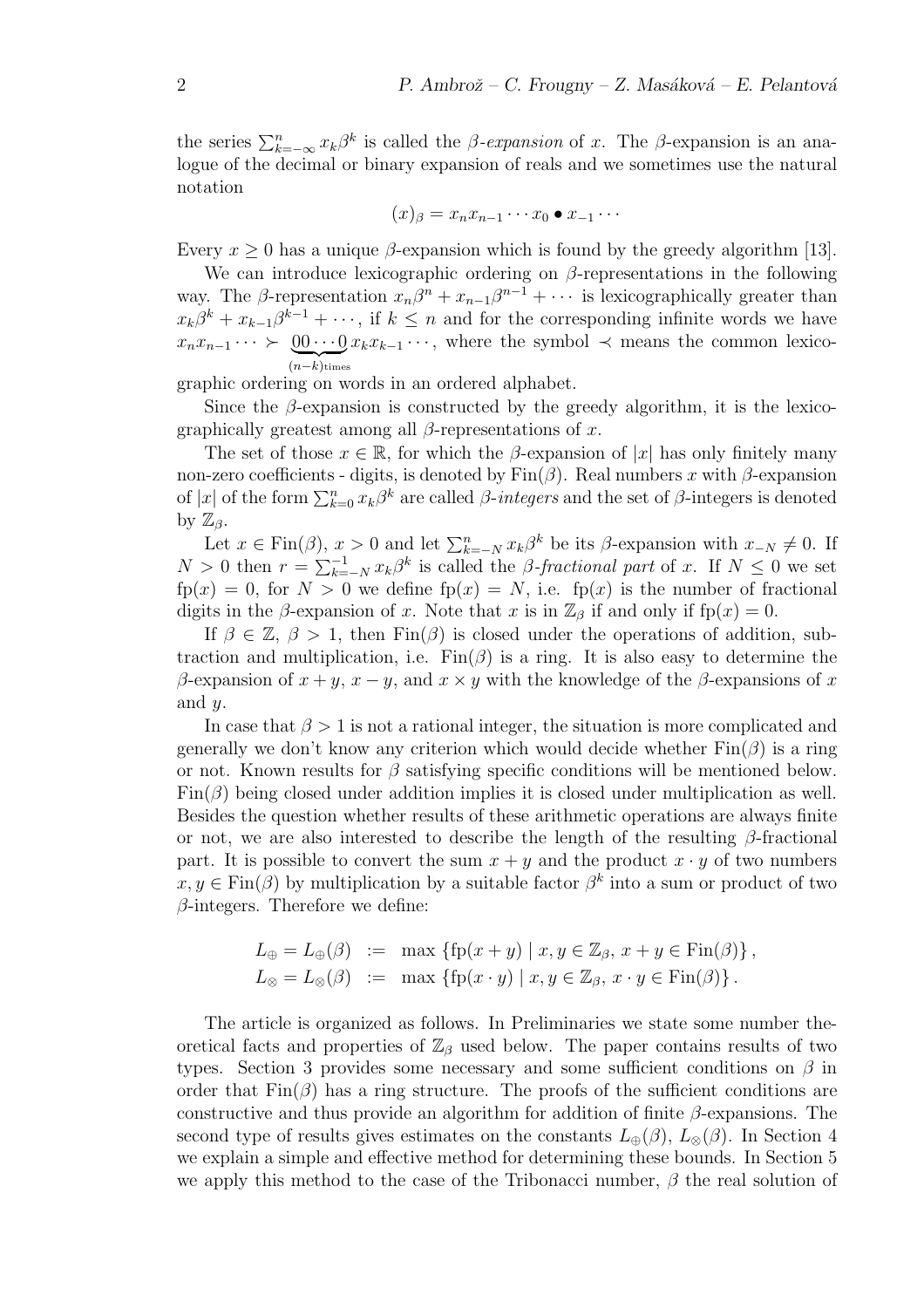$x^3 = x^2 + x + 1$ . We show

$$
5 \le L_{\oplus}(\beta) \le 6
$$
 and  $4 \le L_{\otimes}(\beta) \le 5$ 

which improves the bound on  $L_{\otimes}(\beta) = 9$  given by Messaoudi [11] and refute the conjecture of Arnoux. The next Section 6 shows that the above method cannot be used for every  $\beta$  and therefore in Section 7 we introduce a different method that provides estimates for all Pisot numbers  $\beta$ . We illustrate its application on an example in Section 8. In Section 9 we mention some open problems related to the arithmetics on finite and infinite  $\beta$ -expansions.

## **2 Preliminaries**

The definitions recalled below and related results can be found in the survey [10, Chap. 7].

One can decide whether a particular  $\beta$ -representation of a number is also its  $\beta$ expansion according to Parry's condition [12]. For fixed  $\beta > 1$  we define a mapping  $T_\beta : [0, 1] \to [0, 1)$  by the prescription

$$
T_{\beta}(x) = \beta x - [\beta x],
$$

where  $[z]$  is the greatest integer smaller or equal to z. The sequence

$$
d_{\beta}(1)=t_1t_2t_3\cdots
$$

such that  $t_i = [\beta T^{i-1}_{\beta}(1)]$  is called the Rényi development of 1. Obviously, the numbers  $t_i$  are non-negative integers smaller than  $\beta$ ,  $t_1 = [\beta]$  and

$$
1 = \sum_{i=1}^{\infty} t_i \beta^{-i} \,. \tag{1}
$$

In order to state the Parry condition, we introduce the sequence  $d^*_{\beta}(1)$  in the following way: If  $d_{\beta}(1)$  has infinitely many non-zero digits  $t_i$ , we set  $d_{\beta}^*(1) = d_{\beta}(1)$ . If m is the greatest index of a non-zero digit in  $d_{\beta}(1)$ , i.e.,

$$
1 = \frac{t_1}{\beta} + \frac{t_2}{\beta^2} + \dots + \frac{t_m}{\beta^m}, \qquad t_m \neq 0,
$$

we set  $d_{\beta}^{*}(1) = (t_1t_2 \cdots t_{m-1}(t_m-1))(t_1t_2 \cdots t_{m-1}(t_m-1)) \cdots$ , i.e.,  $d_{\beta}^{*}(1)$  is an infinite periodic sequence of period of length  $m$ .

**Theorem 2.1 (Parry).** Let  $\sum_{k=-\infty}^{n} x_k \beta^k$  be a  $\beta$ -representation of a number  $x > 0$ . Then  $\sum_{k=-\infty}^{n} x_k \beta^k$  is the  $\beta$ -expansion of x if and only if for all  $i \leq n$  the sequence  $x_i x_{i-1} x_{i-2} \cdots$  is strictly lexicographically smaller than the sequence  $d^*_{\beta}(1)$ , symbolically

$$
x_i x_{i-1} x_{i-2} \cdots \prec d_{\beta}^*(1) \, .
$$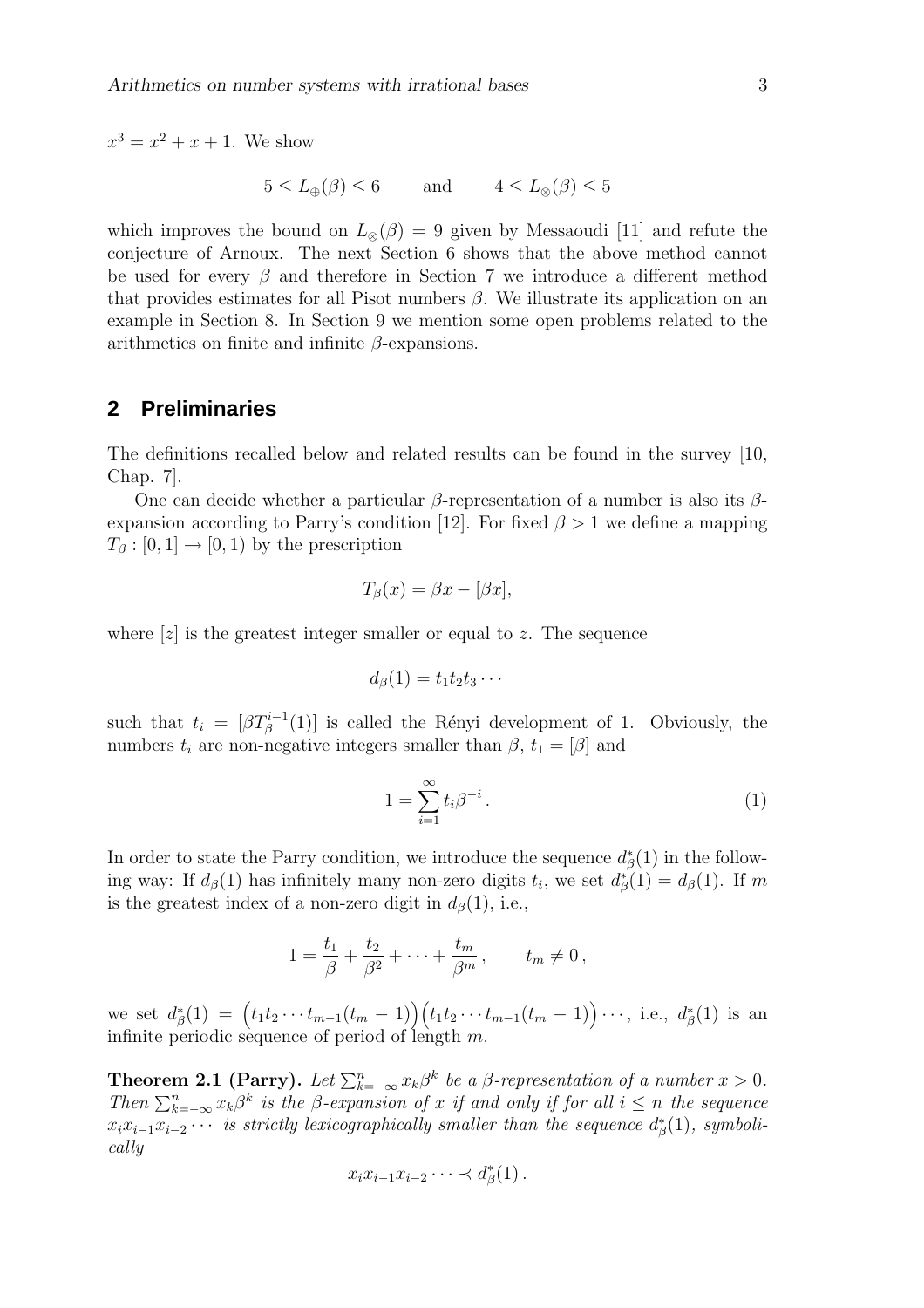Notice that a finite string  $c_n c_{n-1} \cdots c_0$  of non-negative integers satisfies the Parry condition above, if

$$
c_i c_{i-1} \cdots c_0 \prec d_{\beta}(1) \quad \text{for all } i = 0, 1, \ldots, n.
$$

Such strings are called admissible. A finite string of non-negative integers is called forbidden, if it is not admissible.

Numbers  $\beta > 1$  with eventually periodic Rényi development of 1 are called betanumbers [12]. It is easy to see that every beta-number is a solution of an equation

$$
x^{n} - a_{n-1}x^{n-1} - \cdots - a_1x - a_0 = 0, \qquad a_{n-1}, \ldots, a_1, a_0 \in \mathbb{Z}.
$$
 (2)

Therefore  $\beta$  is an algebraic integer. If d is the minimal degree of a polynomial of the form (2), with root  $\beta$ , we say that d is the degree of  $\beta$ . The other roots  $\beta^{(2)}, \ldots, \beta^{(d)}$ of the polynomial are called the algebraic conjugates of  $\beta$ . As usually, we denote by  $\mathbb{Q}(\gamma)$  the minimal subfield of complex numbers  $\mathbb C$  which contains  $\gamma$  and the rationals Q. For an algebraic number  $\beta$  it is known that

 $\mathbb{Q}(\beta) = \{q(\beta) \mid q \text{ is a polynomial with coefficients in } \mathbb{Q}\}.$ 

For  $2 \leq i \leq d$  the mapping  $\mathbb{Q}(\beta) \mapsto \mathbb{Q}(\beta^{(i)})$  given by prescription

$$
z = g(\beta) \quad \mapsto \quad z^{(i)} = g(\beta^{(i)})
$$

is an isomorphism of fields  $\mathbb{Q}(\beta)$  and  $\mathbb{Q}(\beta^{(i)})$ . In case that we consider only one resp. two conjugates of  $\beta$  we use instead of  $\beta^{(2)}$ , resp.  $\beta^{(3)}$  the notation  $\beta'$ , resp.  $\beta''$ , and similarly we use z', resp.  $z''$  for  $z^{(2)}$ , resp.  $z^{(3)}$ .

Besides the eventually periodic Rényi development of 1, beta-numbers have another nice property: the set of distances between neighbors in  $\mathbb{Z}_{\beta}$  is finite and can be determined with the knowledge of  $d_{\beta}(1)$ . The distances have the values

$$
\Delta_i = \sum_{k=0}^{\infty} \frac{t_{k+i}}{\beta^{k+1}},
$$
 for some  $i = 1, 2, \dots$ ,

see [16]. From the definition of  $d_0(1)$  it is obvious that the largest distance between neighboring  $\beta$ -integers is

$$
\Delta_1=\sum_{k=0}^\infty \frac{t_{k+1}}{\beta^{k+1}}=1\,.
$$

It is not simple to give an algebraic description of the set of beta-numbers [15], however, it is known that every Pisot number is a beta-number [4]. Recall that Pisot numbers are those algebraic integers  $\beta > 1$  whose all conjugates are in modulus less than 1. Other results about beta-numbers can be found in [5, 6].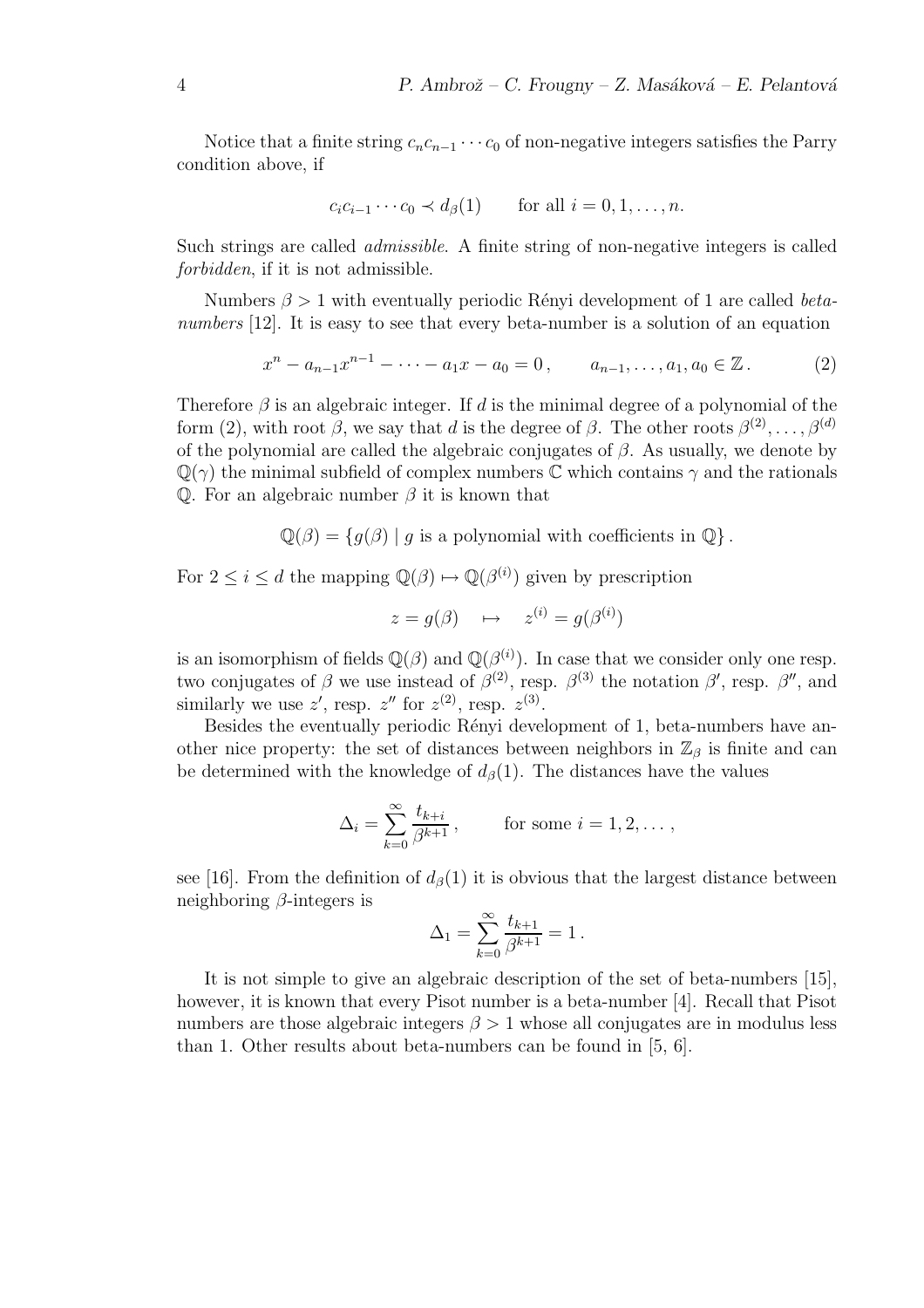## **3 Algorithm for addition of positive** β**-integers**

In this section we shall investigate some necessary and some sufficient conditions on  $\beta$  in order that  $\text{Fin}(\beta)$  is a ring. In [8] it is shown that if  $\text{Fin}(\beta)$  is a ring, then necessarily  $\beta$  is a Pisot number.

According to our definition from the previous section,  $Fin(\beta)$  contains both positive and negative numbers. Therefore we first justify why, in order to decide about  $Fin(\beta)$  being a ring, we shall study only the question of addition of positive numbers, as indicated in the title of the section.

**Proposition 3.1.** Let  $\beta > 1$  and  $d_{\beta}(1)$  be its development of unit.

- (i) If  $d_{\beta}(1)$  is infinite, then  $\text{Fin}(\beta)$  is not a ring.
- (ii) If  $d_{\beta}(1)$  is finite, then  $\text{Fin}(\beta)$  is a ring if and only if  $\text{Fin}(\beta)$  is closed under addition of positive elements.

*Proof.* (i) Let  $d_{\beta}(1) = t_1 t_2 t_3 \cdots$  be infinite. Then (1) implies

$$
1 - \frac{1}{\beta} = \frac{t_1 - 1}{\beta} + \frac{t_2}{\beta^2} + \frac{t_3}{\beta^3} + \dotsb \tag{3}
$$

Since  $(t_1 - 1)t_2t_3 \cdots \prec d_{\beta}(1)$ , the expression on the right hand side of (3) is the β-expansion of  $1 - \beta^{-1}$  which therefore does not belong to Fin(β).

(ii) Let

$$
1 = \frac{t_1}{\beta} + \frac{t_2}{\beta^2} + \dots + \frac{t_m}{\beta^m},
$$
\n(4)

and let  $\text{Fin}(\beta)$  be closed under addition of positive numbers. Consider arbitrary  $x \in \text{Fin}(\beta)$  and arbitrary  $\ell \in \mathbb{Z}$  such that  $x > \beta^{\ell}$ . Then the  $\beta$ -expansion of x has the form  $x = \sum_{i=-N}^{n} x_i \beta^i$ , where  $n \geq \ell$ . Repeated applications of (4) allows us to create a representation of x, say  $x = \sum_{i=-M}^{\ell} \tilde{x}_i \beta^i$  such that  $\tilde{x}_\ell \geq 1$ . Then

$$
(\tilde{x}_{\ell} - 1)\beta^{\ell} + \sum_{i=-M}^{\ell-1} \tilde{x}_{i}\beta^{i}
$$

is a finite  $\beta$ -representation of  $x - \beta^{\ell}$ . Such representation can be interpreted as a sum of a finite number of positive elements of  $\text{Fin}(\beta)$ , which is, according to the assumption, again in  $Fin(\beta)$ .

It suffices to realize that subtraction  $x-y$  of arbitrary  $x, y \in \text{Fin}(\beta)$ ,  $x > y > 0$  is a finite number of subtractions of some powers of  $\beta$ . Therefore Fin( $\beta$ ) being closed under addition of positive elements implies being closed under addition of arbitrary  $x, y \in \text{Fin}(\beta)$ .

Since multiplication of numbers  $x, y \in \text{Fin}(\beta)$  is by the distributive law addition of a finite number of summands from  $Fin(\beta)$ , the proposition is proved.

Let us mention that  $d_{\beta}(1)$  infinite does not exclude  $\text{Fin}(\beta)$  to be closed under addition of positive elements, see Remark 3.9.

From now on, we focus on addition  $x + y$  for  $x, y \in \text{Fin}(\beta)$ ,  $x, y \ge 0$ . As we have already explained above, it suffices to consider  $x, y \in \mathbb{Z}_{\beta}$ . Let  $x, y \in \mathbb{Z}_{\beta}$ ,  $x, y \ge 0$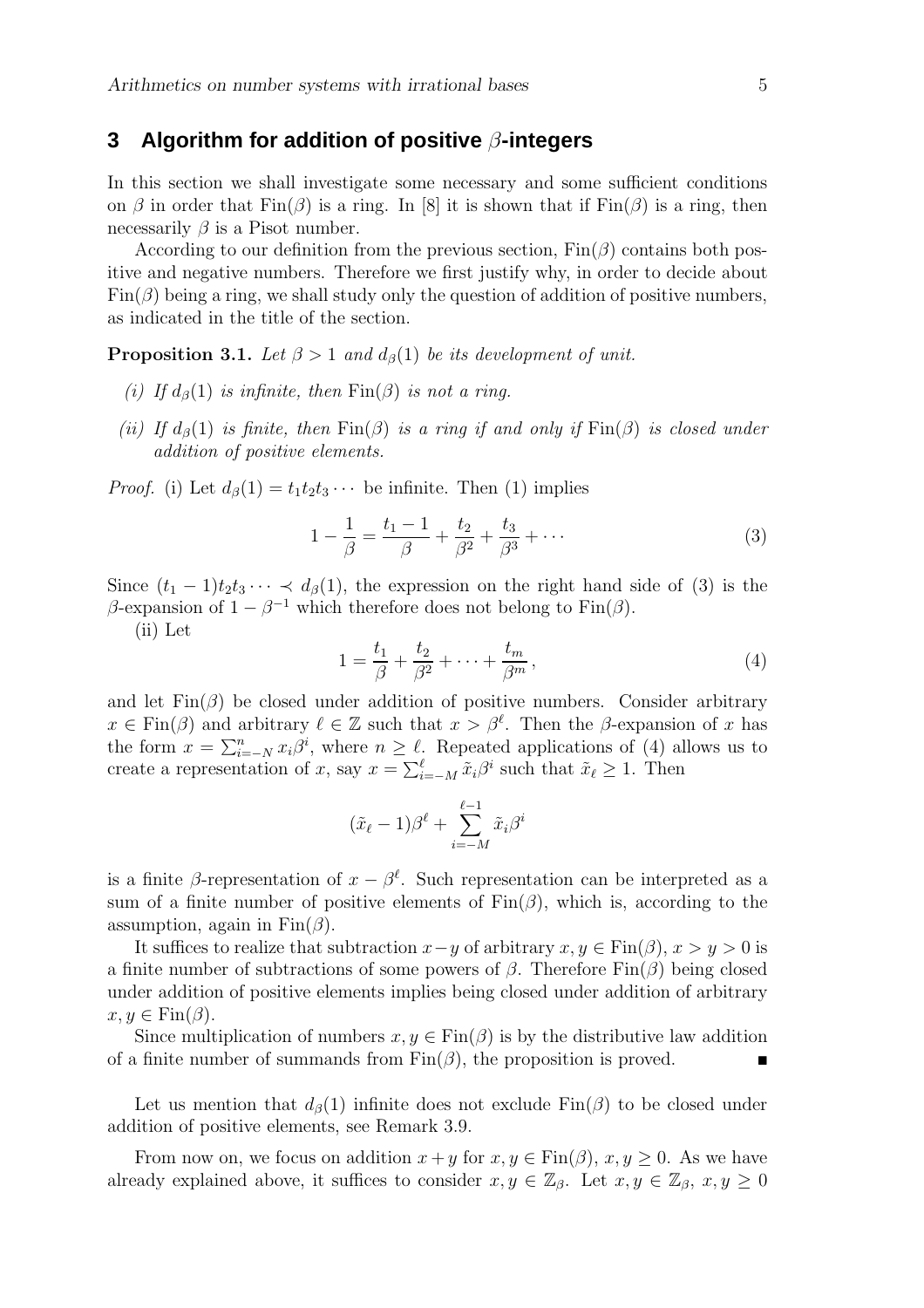with β-expansions  $x = \sum_{k=0}^n a_k \beta^k$ ,  $y = \sum_{k=0}^n b_k \beta^k$ . Then  $\sum_{k=0}^n (a_k + b_k) \beta^k$  is a βrepresentation of the sum  $x + y$ . If the sequence of coefficients  $(a_n + b_n)(a_{n-1} + b_n)$  $(b_{n-1})\cdots(a_0+b_0)$  verifies the Parry condition (Theorem 2.1), we have directly the β-expansion of  $x + y$ . In the opposite case, the sequence must contain a forbidden string.

The so-called minimal forbidden strings defined below play a special role in our considerations.

**Definition 3.2.** Let  $\beta > 1$ . A forbidden string  $u_k u_{k-1} \cdots u_0$  of non-negative integers is called minimal, if

- (i)  $u_{k-1} \cdots u_0$  and  $u_k \cdots u_1$  are admissible, and
- (ii)  $u_i > 1$  implies  $u_k \cdots u_{i+1}(u_i-1)u_{i-1} \cdots u_0$  is admissible, for all  $i = 0, 1, \ldots, k$ .

Obviously, a minimal forbidden string  $u_k u_{k-1} \cdots u_0$  contains at least one non-zero digit, say  $u_i \geq 1$ . The forbidden string  $u_k u_{k-1} \cdots u_0$  with  $u_i \geq 1$  is a  $\beta$ -representation of the addition of the two  $\beta$ -integers  $w = u_k \beta^k + \cdots + u_{i+1} \beta^{i+1} + (u_i - 1) \beta^i + u_{i-1} \beta^{i-1} +$  $\cdots + u_0$  and  $\tilde{w} = \beta^i$ . The  $\beta$ -expansion of a number is lexicographically the greatest among all its β-representations, and thus if the sum  $w + \tilde{w}$  belongs to Fin(β), then there exists a finite  $\beta$ -representation of  $w + \tilde{w}$  lexicographically strictly greater than  $u_k u_{k-1} \cdots u_0$  (the  $\beta$ -expansion of  $w + \tilde{w}$ ).

We have thus shown a necessary condition on  $\beta$  in order that  $\text{Fin}(\beta)$  is closed under addition of two positive elements. The condition will be formulated as Proposition 3.4. For that we need the following definition.

**Definition 3.3.** Let  $k, p \in \mathbb{Z}$ ,  $k \geq p$  and  $z = z_k \beta^k + z_{k-1} \beta^{k-1} + \cdots + z_p \beta^p$ , where  $z_i \in \mathbb{N}_0$  for  $p \leq i \leq k$ . A finite  $\beta$ -representation of z of the form  $v_n \beta^n + v_{n-1} \beta^{n-1}$  +  $\cdots + v_{\ell} \beta^{\ell}, \ell \leq n$ , is called a transcription of  $z_{k} \beta^{k} + z_{k-1} \beta^{k-1} + \cdots + z_{p} \beta^{p}$  if

$$
k \leq n
$$
 and  $v_n v_{n-1} \cdots v_{\ell} \succ \underbrace{00 \cdots 0}_{(n-k) \text{ times}} z_k \cdots z_p$ .

**Proposition 3.4 (Property T).** Let  $\beta > 1$ . If Fin( $\beta$ ) is closed under addition of positive elements, then  $\beta$  satisfies Property T:

For every minimal forbidden string  $u_k u_{k-1} \cdots u_0$  there exists a transcription of  $u_k \beta^k +$  $u_{k-1}\beta^{k-1} + \cdots + u_1\beta + u_0.$ 

If Property T is satisfied, the transcription of a  $\beta$ -representation of a number z can be obtained in the following way. Every  $\beta$ -representation of z which contains a forbidden string can be written as a sum of a minimal forbidden string  $\beta^{j}(u_{k}\beta^{k} +$  $\cdots + u_1\beta + u_0$ ) and a  $\beta$ -representation of some number  $\tilde{z}$ . The new transcribed  $\beta$ representation of z is obtained by digit-wise addition of the transcription  $\beta^{j}(v_{n}\beta^{n} +$  $\cdots + v_{\ell} \beta^{\ell}$  of the minimal forbidden string and the  $\beta$ -representation of  $\tilde{z}$ .

Example 3.5. Let us illustrate the notions we have introduced sofar on the simple example of the numeration system based on the golden ratio  $\tau = \frac{1}{2}$  $\frac{1}{2}(1+\sqrt{5})$ . Since  $\tau$  satisfies  $x^2 = x + 1$ , its Rényi development of 1 is  $d_{\tau}(1) = 11$ . The Parry condition implies that every finite word lexicographically greater or equal to 11 is forbidden.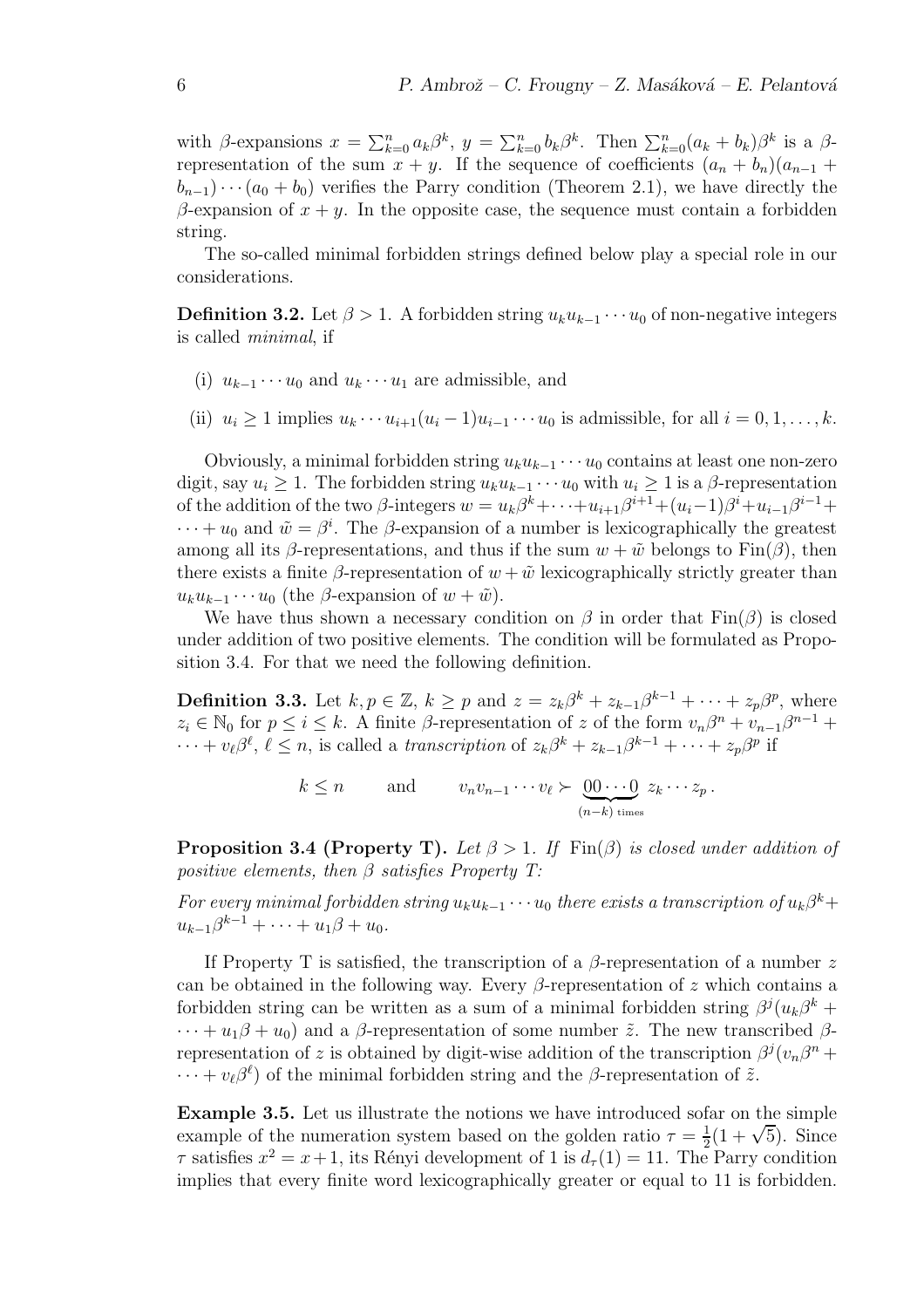Thus admissible are only those finite words  $x_k \cdots x_\ell$  for which  $x_i \in \{0, 1\}$  and  $x_i x_{i-1} = 0$ , for  $\ell < i \leq k$ . According to the definition, minimal forbidden words are 2 and 11. The golden ratio  $\tau$  satisfies Property T, since  $2 = \tau + \tau^{-2}$  and  $\tau + 1 = \tau^2$ , where  $0.02 \le 1001$  and  $0.011 \le 100$ . The rules we have derived can be used for obtaining the  $\tau$ -expansion starting from any  $\tau$ -representation of a given number x. For example

$$
3 = 1 + 2 = 1 + \tau + \frac{1}{\tau^2} = \tau^2 + \frac{1}{\tau^2}.
$$

The  $\tau$ -representations  $\tau + 1 + \tau^{-2}$  and  $\tau^2 + \tau^{-2}$  are transcriptions of 3. In the same time 100 • 01 is the  $\tau$ -expansion of the number  $x = 3$ , since it does not contain any forbidden string.

Let  $z_k\beta^k + z_{k-1}\beta^{k-1} + \cdots + z_p\beta^p$  be a  $\beta$ -representation of z such that the string  $z_k z_{k-1} \cdots z_p$  is not admissible. Repeating the above described process we obtain a lexicographically increasing sequence of transcriptions. In general, it can happen that the procedure may be repeated infinitely many times without obtaining the lexicographically greatest  $\beta$ -representation of z, i.e. the  $\beta$ -expansion of z. The following theorems provide sufficient conditions in order that such situation is avoided.

**Theorem 3.6.** Let  $\beta > 1$ . Suppose that for every minimal forbidden string  $u_k u_{k-1} \cdots u_0$ there exists a transcription  $v_n\beta^n + v_{n-1}\beta^{n-1} + \cdots + v_\ell\beta^\ell$  of  $u_k\beta^k + u_{k-1}\beta^{k-1} + \cdots + v_\ell\beta^\ell$  $u_1\beta + u_0$  such that

$$
v_n + v_{n-1} + \cdots + v_{\ell} \le u_k + u_{k-1} + \cdots + u_0.
$$

Then  $\text{Fin}(\beta)$  is closed under addition of positive elements. Moreover, for every positive  $x, y \in \text{Fin}(\beta)$ , the  $\beta$ -expansion of  $x+y$  can be obtained from any  $\beta$ -representation of  $x + y$  using finitely many transcriptions.

Proof. Without loss of generality, it suffices to decide about finiteness of the sum  $x + y$  where  $x = \sum_{k=0}^{n} a_k \beta^k$  and  $y = \sum_{k=0}^{n} b_k \beta^k$  are the  $\beta$ -expansions of x and y, respectively. We prove the theorem by contradiction, i.e., suppose that we can apply a transcription to the  $\beta$ -representation  $\sum_{k=0}^{n} (a_k + b_k) \beta^k$  infinitely many times.

We find  $M \in \mathbb{N}$  such that  $x + y < \beta^{M+1}$ . Then the  $\beta$ -representation of  $x + y$ obtained after the  $k$ -th transcription is of the form

$$
x + y = \sum_{i=\ell_k}^{M} c_i^{(k)} \beta^i ,
$$

where  $\ell_k$  is the smallest index of non-zero coefficient in the β-representation in the k-th step.

Since for every exponent  $i \in \mathbb{Z}$  there exists a non-negative integer  $f_i$  such that  $x + y \leq f_i \beta^i$ , we have that  $c_i^{(k)} \leq f_i$  for every step k.

Realize that for every index  $p \in \mathbb{Z}$ ,  $p \leq M$ , there are only finitely many sequences  $c_M c_{M-1} \cdots c_p$  satisfying  $0 \leq c_i \leq f_i$  for all  $i = M, M - 1, \ldots, p$ . Since in every step k the sequence  $c_M^{(k)}c_M^{(k)}$  $\chi_{M-1}^{(\kappa)}$   $\cdots$  lexicographically increases, we can find for every index p the step  $\kappa$ , so that the digits  $c_M^{(k)}$ ,  $c_M^{(k)}$ .  $\chi_{M-1}^{(k)}, \ldots, c_p^{(k)}$  are constant for  $k \geq \kappa$ . Formally, we have

$$
(\forall p \in \mathbb{Z}, \ p \le M)(\exists \kappa \in \mathbb{N})(\forall k \in \mathbb{N}, \ k \ge \kappa)(\forall i \in \mathbb{Z}, \ M \ge i \ge p)(c_i^{(k)} = c_i^{(\kappa)}) \tag{5}
$$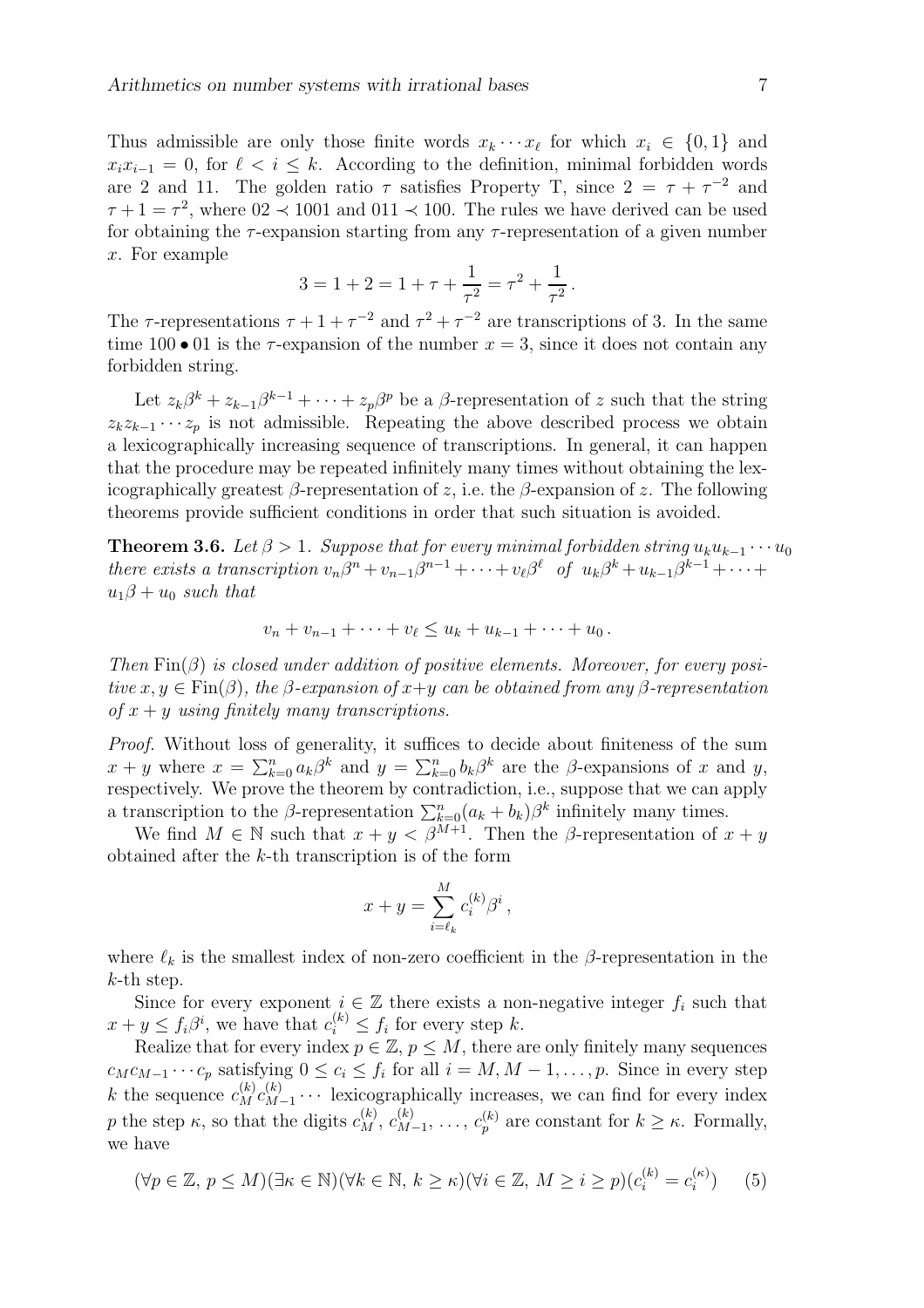Since by assumption of the proof, the transcription can be performed infinitely many times, it is not possible that the digits  $c_i^{(\kappa)}$  $i^{(k)}$  for  $i < p$  are all equal to 0. Let us denote by t the maximal index  $t < p$  with non-zero digit, i.e.,  $c_t^{\kappa} \geq 1$ .

In order to obtain the contradiction, we use the above idea (5) repeatedly. For  $p = 0$  we find  $\kappa_1$  and  $t_1$  satisfying

$$
x+y=\sum_{i=0}^M c_i^{(\kappa_1)}\beta^i+c_{t_1}^{(\kappa_1)}\beta^{t_1}+\sum_{i=\ell_{\kappa_1}}^{t_1-1} c_i^{(\kappa_1)}\beta^i\,.
$$

In further steps  $k \geq \kappa_1$  the digit sum  $\sum_{i=0}^{M} c_i^{(k)}$  $i^{(k)}$  remains constant, since the digits  $c_i^{(k)}$ <sup>(k)</sup> remain constant. The digit sum  $\sum_{i=t_1}^{(-1)} c_i^{(k)} \geq 1$ , because the sequence of digits lexicographically increases. For every  $k \geq \kappa_1$  we therefore have

$$
\sum_{i=t_1}^M c_i^{(k)} \quad \geq \quad 1 + \sum_{i=0}^M c_i^{(k)} \, .
$$

We repeat the same considerations for  $p = t_1$ . Again, we find the step  $\kappa_2 > \kappa_1$ and the position  $t_2 < t_1$ , so that for every  $k \geq \kappa_2$ 

$$
\sum_{i=t_2}^{M} c_i^{(k)} \quad \geq \quad 1 + \sum_{i=t_1}^{M} c_i^{(k)}.
$$

In the same way we apply (5) and find steps  $\kappa_3 < \kappa_4 < \kappa_5 < \dots$  and positions  $t_3 > t_4 > t_5 \cdots$  such that the digit sum  $\sum_{i=t_s}^{M} c_i^{(\kappa_s)}$  $i^{(\kappa_s)}$  increases with s at least by 1. Since there are infinitely many steps, the digit sum increases with s to infinity, which contradicts the fact that we started with the digit sum  $\sum_{k=0}^{n} (a_k + b_k)$  and the transcription we use do not increase the digit sum.

Let us comment on the consequences of the proof for  $\beta$  satisfying the assumptions of the theorem. The  $\beta$ -expansion of the sum of two  $\beta$ -integers can be obtained by finitely many transcriptions where the order in which we transcribe the forbidden strings in the β-representation of  $x + y$  is not important. However, the proof does not provide an estimate on the number of steps needed. Recall that for rational integers the number of steps depends only on the number of digits of the summated numbers. It is an interesting open problem to determine the complexity of the summation algorithm for  $\beta$ -integers.

In order to check whether  $\beta$  satisfies Property T we have to know all the minimal forbidden strings. Let the Rényi development of 1 be finite, i.e.,  $d_{\beta}(1) = t_1 t_2 \cdots t_m$ . Then a minimal forbidden string has one of the forms

$$
(t_1+1)
$$
,  $t_1(t_2+1)$ ,  $t_1t_2(t_3+1)$ , ...,  $t_1t_2 \cdots t_{m-2}(t_{m-1}+1)$ ,  $t_1t_2 \cdots t_{m-1}t_m$ .

Note that not all the above forbidden strings must be minimal. For example if  $\beta$ has the Rényi development  $d_{\beta}(1) = 111$ , the above list of strings is equal to 2, 12, 111. However, 12 is not minimal.

In [8] it is shown that if  $\beta$  has a finite development of 1 with decreasing digits, then  $\text{Fin}(\beta)$  is closed under addition. The proof includes an algorithm for addition. Let us show that the result of  $[8]$  is a consequence of our Theorem 3.6.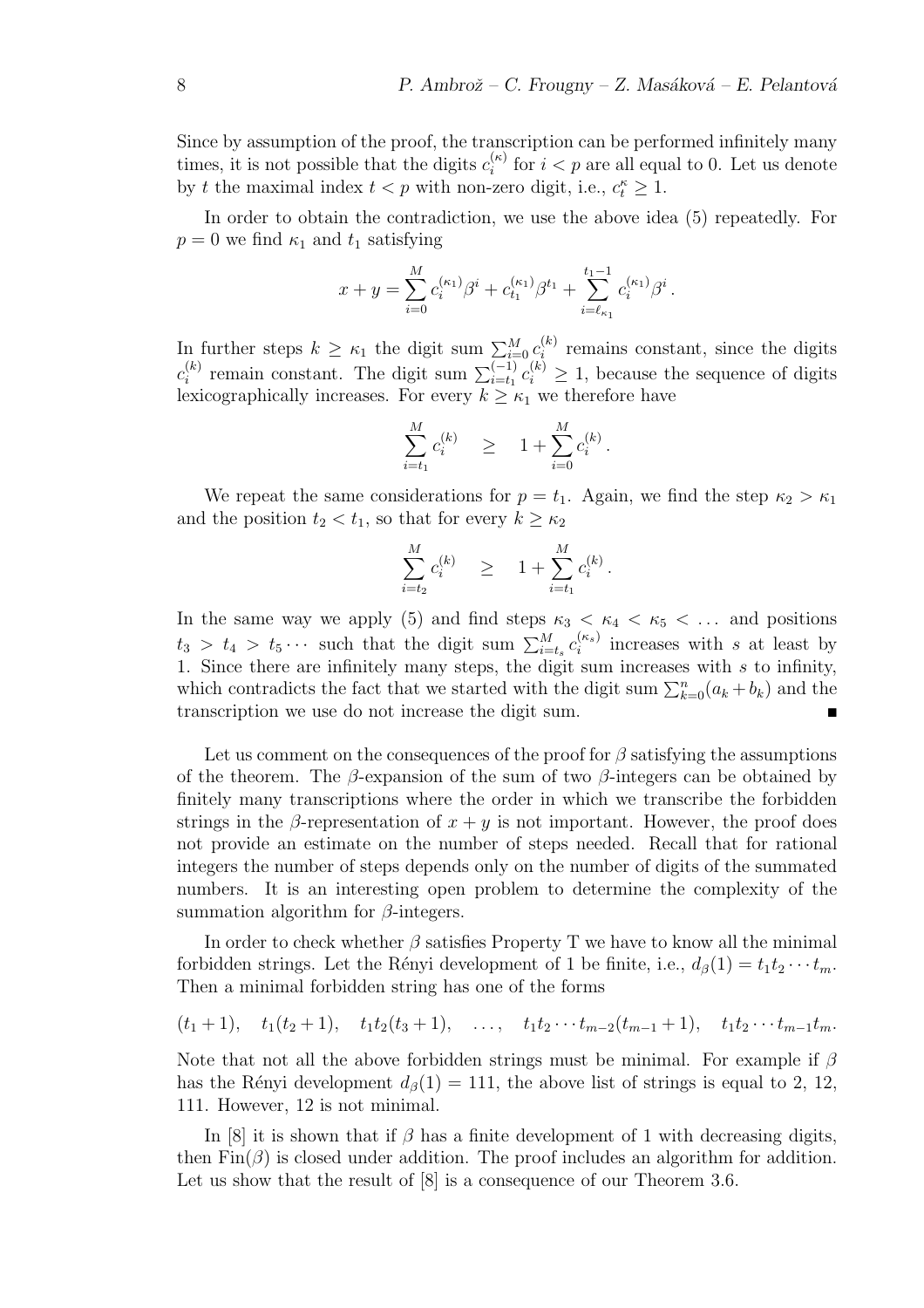Corollary 3.7. Let  $d_{\beta}(1) = t_1 \cdots t_m$ ,  $t_1 \geq t_2 \geq \cdots \geq t_m \geq 1$ . Then  $\text{Fin}(\beta)$  is closed under addition of positive elements.

Proof. We shall verify the assumptions of Theorem 3.6. Consider the forbidden string  $t_1t_2 \cdots t_{i-1}(t_i + 1)$ , for  $1 \leq i \leq m-1$ . Clearly, the following equality is verified

$$
t_1\beta^{i-1} + \dots + t_{i-2}\beta^2 + t_{i-1}\beta + (t_i + 1) =
$$
  
=  $\beta^i + (t_1 - t_{i+1})\beta^{-1} + \dots + (t_{m-i} - t_m)\beta^{-m+i} + t_{m-i+1}\beta^{-m+i-1} + \dots + t_m\beta^{-m}.$ 

The assumption of the corollary assure that the coefficients on the right hand side are non-negative. The digit sum on the left and on the right is the same. Thus

$$
1\underbrace{0\ 0\cdots 0}_{i \text{ times}} (t_1-t_{i+1}) (t_2-t_{i+2})\cdots (t_{m-i}-t_m)
$$

is the desired finite string lexicographically strictly greater than  $0 t_1 t_2 \cdots t_{i-1}(t_i + 1)$ .

It remains to transcribe the string  $t_1t_2 \cdots t_{m-1}t_m$  into the lexicographically greater string  $100 \cdots 0$  $\overline{m}$  times . The contract of the contract of the contract of the contract of the contract of  $\blacksquare$ 

The conditions of Theorem 3.6 are however satisfied also for other irrationals that do not fulfil assumptions of Corollary 3.7. As an example we may consider the minimal Pisot number. It is known that the smallest among all Pisot numbers is the real solution  $\beta$  of the equation  $x^3 = x + 1$ . The Rényi development of 1 is  $d_{\beta}(1) = 10001$ . The number  $\beta$  thus satisfies relations

$$
\beta^3 = \beta + 1 \quad \text{and} \quad \beta^5 = \beta^4 + 1 \, .
$$

The minimal forbidden strings are 2, 11, 101, 1001, and 10001. Their transcription according to Property T is the following:

$$
2 = \beta^2 + \beta^{-5}
$$
  
\n
$$
\beta + 1 = \beta^3
$$
  
\n
$$
\beta^2 + 1 = \beta^3 + \beta^{-3}
$$
  
\n
$$
\beta^3 + 1 = \beta^4 + \beta^{-5}
$$
  
\n
$$
\beta^4 + 1 = \beta^5
$$

The digit sum in every transcription is smaller than or equal to the digit sum of the corresponding minimal forbidden string. Therefore  $\text{Fin}(\beta)$  is according to Theorem 3.6 closed under addition of positive numbers. Since  $d_{\beta}(1)$  is finite, by Proposition 3.1 Fin $(\beta)$  is a ring. This was shown already in [2].

In the assumptions of Theorem 3.6 the condition of non-increasing digit sum can be replaced by another requirement. We state it in the following theorem. Its proof uses the idea and notation of the proof of Theorem 3.6.

**Theorem 3.8.** Let  $\beta > 1$  be an algebraic integer satisfying Property T, and let at least one of its conjugates, say  $\beta'$ , belong to  $(0,1)$ . Then  $\text{Fin}(\beta)$  is closed under addition of positive elements. Moreover, for every positive  $x, y \in Fin(\beta)$ , the  $\beta$ expansion of  $x + y$  can be obtained from any β-representation of  $x + y$  using finitely many transcriptions.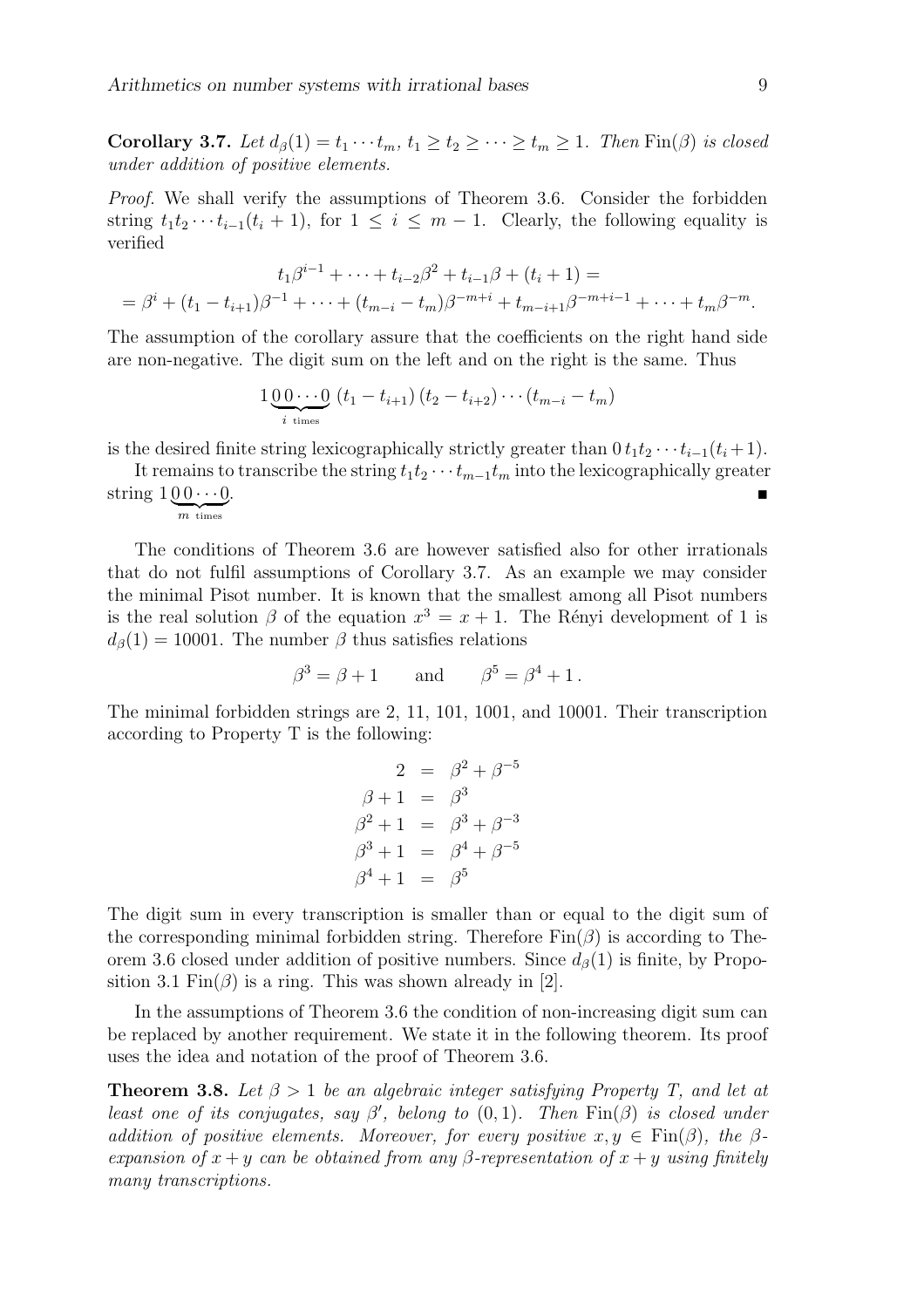*Proof.* If it was possible to apply a transcription on the β-representation of  $x + y$ infinitely many times, then we obtain the sequence of  $\beta$ -representations

$$
x + y = \sum_{i=\ell_k}^M c_i^{(k)} \beta^i ,
$$

where the smallest indices of the non-zero digits  $\ell_k$  satisfy  $\lim_{k\to\infty} \ell_k = -\infty$ . Here we have used the notation of the proof of Theorem 3.6. Now we use the isomorphism between algebraic fields  $\mathbb{Q}(\beta)$  and  $\mathbb{Q}(\beta')$  to obtain

$$
(x + y)' = x' + y' = \sum_{i=\ell_k}^{M} c_i^{(k)} (\beta')^i \geq (\beta')^{\ell_k}.
$$

The last inequality follows from the fact that  $\beta' > 0$  and  $c_i^{(k)} \geq 0$  for all k and i. Since  $\beta' < 1$  we have  $\lim_{k \to \infty} (\beta')^{\ell_k} = +\infty$ , which is a contradiction.

**Remark 3.9.** Let us point out that an algebraic integer  $\beta$  with at least one conjugate in the interval  $(0, 1)$  must have an infinite Rényi development of 1. Such  $\beta$  has necessarily infinitely many minimal forbidden strings. The only examples known to the authors of  $\beta$  satisfying Property T and having a conjugate  $\beta' \in (0,1)$  have been treated in [8], namely those which have eventually periodic  $d_{\beta}(1)$  with period of length 1,

$$
d_{\beta}(1) = t_1 t_2 \cdots t_{m-1} t_m t_m t_m \cdots, \quad \text{with } t_1 \ge t_2 \ge \cdots \ge t_m \ge 1. \tag{6}
$$

In such a case every minimal forbidden string has a transcription with digit sum strictly smaller than its own digit sum. Thus closure of  $\text{Fin}(\beta)$  under addition of positive elements follows already by Theorem 3.6. This means that we don't know any  $\beta$  for which Theorem 3.8 would be necessary.

From the above remark one could expect that the fact that  $\text{Fin}(\beta)$  is closed under addition forces the digit sum of the transcriptions of minimal forbidden strings to be smaller than or equal to the digit sum of the corresponding forbidden string. It is not so. For example let  $\beta$  be the solution of  $x^3 = 2x^2 + 1$ . Then  $d_{\beta}(1) = 201$  and the minimal forbidden string 3 has the  $\beta$ -expansion

$$
3 = \beta + \frac{1}{\beta} + \frac{1}{\beta^2} + \frac{1}{\beta^3} + \frac{1}{\beta^4}.
$$

The digit sum of this transcription of 3 is equal to 4. If there exists another transcription of 3 with digit sum  $\leq$  3, it must be lexicographically strictly larger than 03 and strictly smaller than 101111, because the  $\beta$ -expansion of a number is lexicographically the greatest among all its  $\beta$ -representations. It can be shown easily that a string with the above properties does not exist.

In the same time  $\text{Fin}(\beta)$  is closed under addition. This follows from the results of Akiyama who shows that for a cubic Pisot unit  $\beta$  the set  $\text{Fin}(\beta)$  is a ring if and only if  $d_{\beta}(1)$  is finite, see [2]. We can also use the result of Hollander [9] who shows that  $\text{Fin}(\beta)$  is a ring for  $\beta > 1$  root of the equation

$$
x^m = a_{m-1}x^{m-1} + \dots + a_1x + a_0, \qquad \text{such that } a_{m-1} > a_{m-2} + \dots + a_1 + a_0 \quad a_i \in \mathbb{N} \, .
$$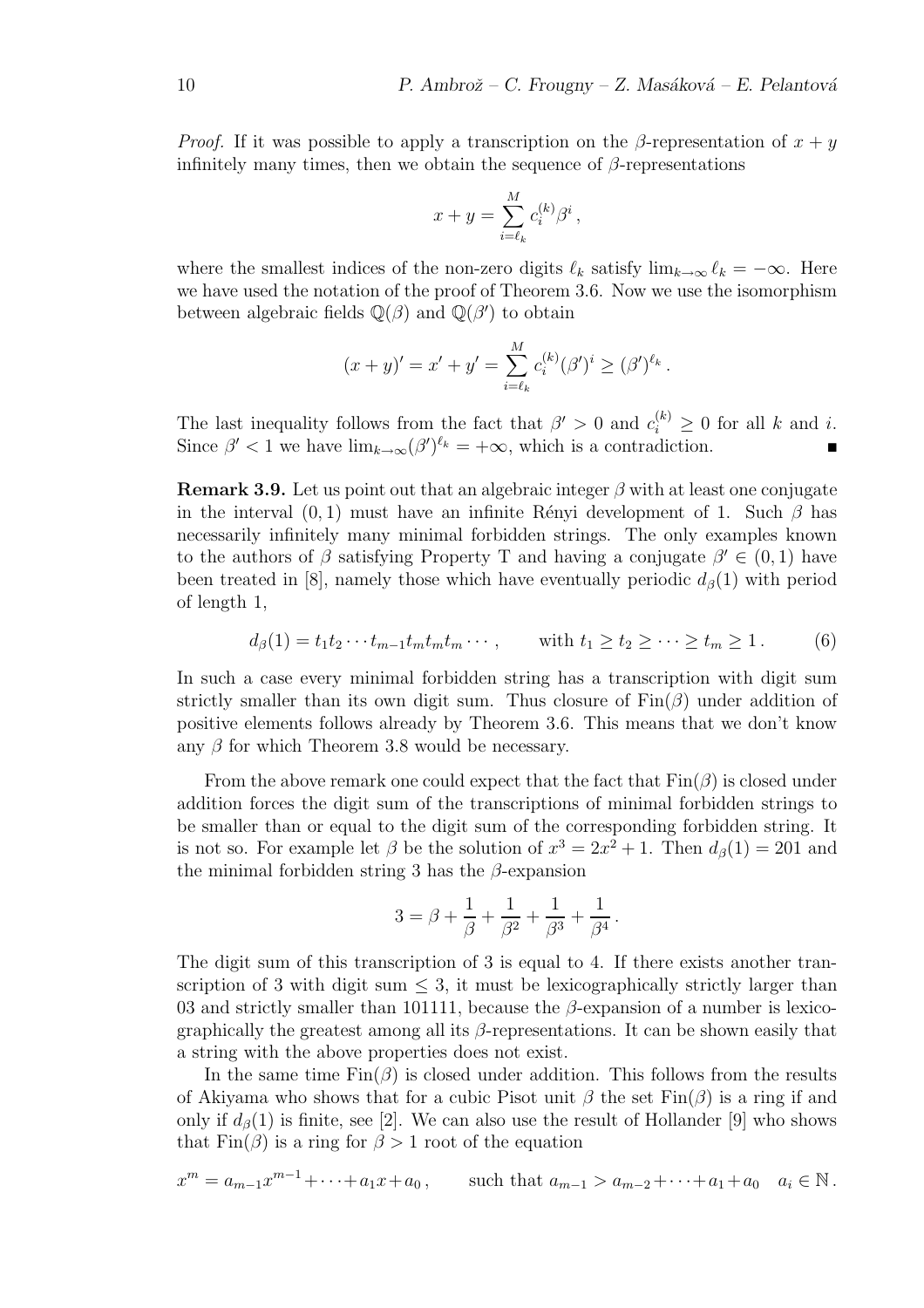On the other hand, Property T is not sufficient for  $\text{Fin}(\beta)$  to be closed under addition of positive elements. As an example we can mention  $\beta$  with the Rényi development of 1 being  $d_{\beta}(1) = 100001$ . Such  $\beta$  satisfies  $\beta^6 = \beta^5 + 1$ . Among the conjugates of  $\beta$  there is a pair of complex conjugates, say  $\beta', \beta'' = \overline{\beta'},$  with absolute value  $|\beta'| = |\beta''| \simeq 1.0328$ . Thus  $\beta$  is not a Pisot number and according to the result of [8],  $\text{Fin}(\beta)$  cannot be closed under addition of positive elements. However, Property T is satisfied for  $\beta$ . All minimal forbidden string can be transcribed as follows:

$$
2 = \beta + \beta^{-6} + \beta^{-7} + \beta^{-8} + \beta^{-9} + \beta^{-10}
$$
  
\n
$$
\beta + 1 = \beta^2 + \beta^{-6} + \beta^{-7} + \beta^{-8} + \beta^{-9}
$$
  
\n
$$
\beta^2 + 1 = \beta^3 + \beta^{-6} + \beta^{-7} + \beta^{-8}
$$
  
\n
$$
\beta^3 + 1 = \beta^4 + \beta^{-6} + \beta^{-7}
$$
  
\n
$$
\beta^4 + 1 = \beta^5 + \beta^{-6}
$$
  
\n
$$
\beta^5 + 1 = \beta^6
$$

The expressions on the right hand side are the desired transcriptions, since they are finite and lexicographically strictly greater than the corresponding minimal forbidden string.

## **4 Upper bounds on** L<sup>⊕</sup> **and** L<sup>⊗</sup>

As we have mentioned in the beginning of the previous section,  $\text{Fin}(\beta)$  is a ring only for  $\beta$  a Pisot number. However, it is meaningful to study upper bounds on the number of fractional digits that appear as a result of addition and multiplication of β-integers also in the case that  $Fin(β)$  is not a ring. We shall explain two methods for determining upper estimates on  $L_{\oplus}(\beta)$  and  $L_{\otimes}(\beta)$ . The first method is applicable even in the case that  $\beta$  is not a Pisot number.

The first method stems from the theorem that we cite from [7]. The idea of the theorem is quite simple and was in some way used already by other authors [11, 17]. It uses the isomorphism between the fields  $\mathbb{Q}(\beta)$  and  $\mathbb{Q}(\beta')$  which to a  $\beta$ -integer  $z = \sum_{i=0}^{n} c_i \beta^i$  assigns its algebraic conjugate  $z' = \sum_{i=0}^{n} c_i \beta^i$ .

**Theorem 4.1.** Let  $\beta$  be an algebraic number,  $\beta > 1$ , with at least one conjugate  $\beta'$ satisfying

$$
H := \sup\{|z'| \mid z \in \mathbb{Z}_{\beta}\} < +\infty,
$$
  

$$
K := \inf\{|z'| \mid z \in \mathbb{Z}_{\beta} \setminus \beta \mathbb{Z}_{\beta}\} > 0.
$$

Then

$$
\left(\frac{1}{|\beta'|}\right)^{L_{\oplus}} < \frac{2H}{K} \qquad \text{and} \qquad \left(\frac{1}{|\beta'|}\right)^{L_{\otimes}} < \frac{H^2}{K} \,. \tag{7}
$$

#### Remark 4.2.

• Since  $H \ge \sup\{ |\beta'^k| \mid k \in \mathbb{N} \},\$  the condition  $H < +\infty$  implies that  $|\beta'| < 1$ . In this case

$$
H \leq \sum_{i=0}^{\infty} [\beta] |\beta'|^i = \frac{[\beta]}{1 - |\beta'|}.
$$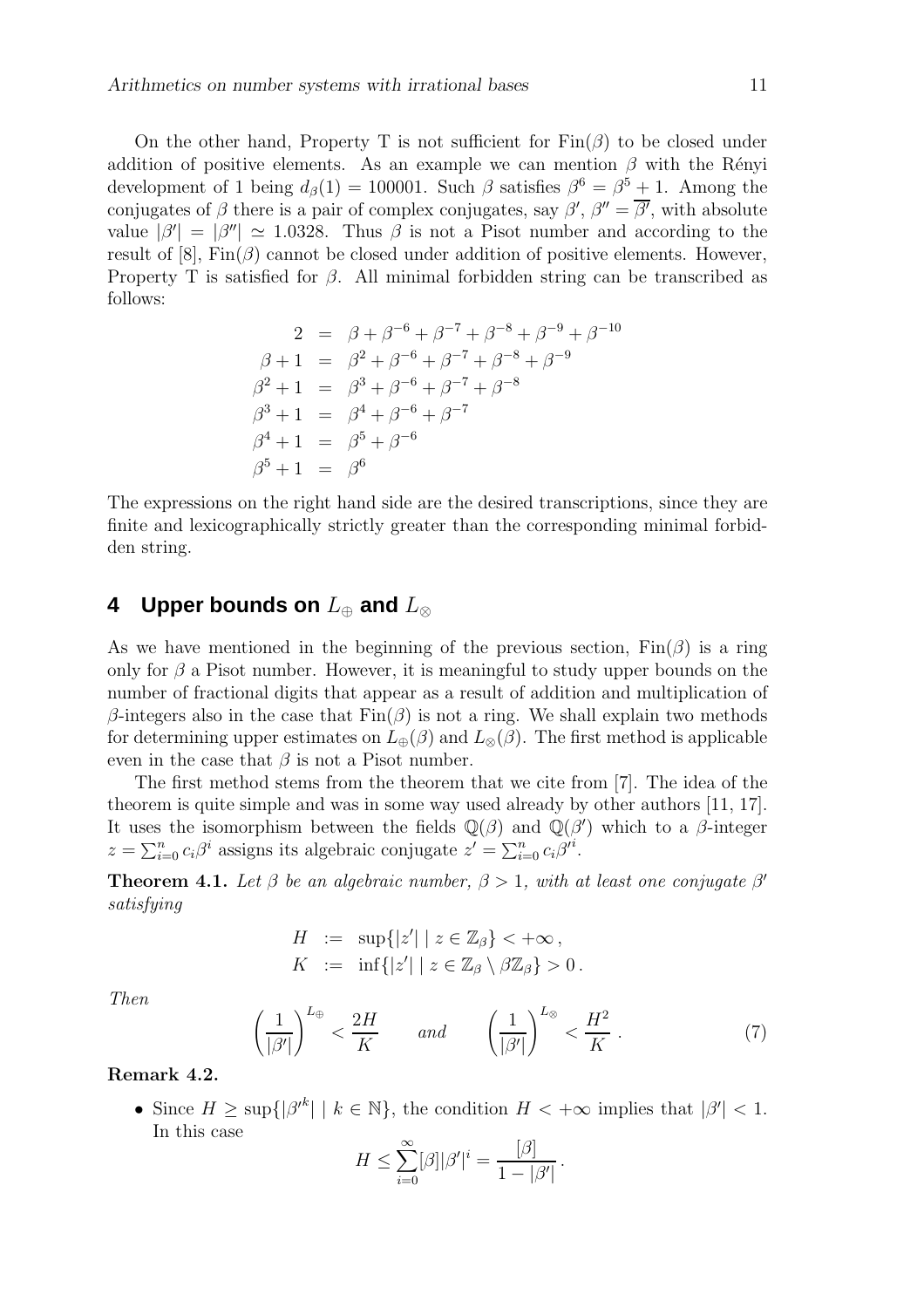• If  $\beta' \in (0,1)$ , we have for  $z \in \mathbb{Z}_{\beta} \setminus \beta \mathbb{Z}_{\beta}$  that  $|z'| = \sum_{i=0}^{n} c_i \beta'^i \ge c_0 \ge 1$ . The value 1 is achieved for  $z = 1$ . Therefore  $K = 1$ .

If the considered algebraic conjugate  $\beta'$  of  $\beta$  is negative or complex, it is complicated to determine the value of K and H. However, for obtaining bounds on  $L_{\oplus}$ ,  $L_{\infty}$  it suffices to have "reasonable" estimates on K and H. In order to determine good approximation of K and H we introduce some notation. For  $n \in \mathbb{N}$  we shall consider the set

$$
E_n := \{ z \in \mathbb{Z}_{\beta} \mid 0 \leq z < \beta^n \} \, .
$$

In fact this is the set of all  $a_0 + a_1\beta + \cdots + a_{n-1}\beta^{n-1}$  where  $a_{n-1}\cdots a_1a_0$  is an admissible  $\beta$ -expansion. We denote

$$
\min_n := \min\{|z'| \mid z \in E_n, z \notin \beta \mathbb{Z}_{\beta}\},
$$
  

$$
\max_n := \max\{|z'| \mid z \in E_n\}.
$$

**Lemma 4.3.** Let  $\beta > 1$  be an algebraic number with at least one conjugate  $|\beta'| < 1$ . Then

- (i) For all  $n \in \mathbb{N}$  we have  $K \geq K_n := \min_n |\beta'|^n H$ .
- (ii)  $K > 0$  if and only if there exists  $n \in \mathbb{N}$  such that  $K_n > 0$ .

Proof. (i) Let  $z \in \mathbb{Z}_{\beta} \setminus \beta \mathbb{Z}_{\beta}$ . Then the  $\beta$ -expansion of  $z$  is  $z = \sum_{i=0}^{N} b_i \beta^i$ ,  $b_0 \neq 0$ . The triangle inequality gives

$$
|z'| \geq \left|\sum_{i=0}^{n-1} b_i \beta'^i\right| - \left|\sum_{i=n}^N b_i \beta'^i\right| \geq \min_n - |\beta'|^n \left|\sum_{i=n}^N b_i \beta'^{i-n}\right| > \min_n - |\beta'|^n H = K_n.
$$

Hence taking the infimum on both sides we obtain  $K \geq K_n$ . (ii) *i*. From the definition of min<sub>n</sub> it follows that min<sub>n</sub> is a decreasing sequence with  $\lim_{n\to\infty} \min_n = K$ . If there exists  $n \in \mathbb{N}$  such that  $\min_{n} - |\beta'|^n H > 0$  we have  $K > 0$  from (i). The opposite implication follows easily from the fact that  $\lim_{n\to\infty} K_n = K$ .

For a fixed  $\beta$ , the determination of min<sub>n</sub> for small n is relatively easy. It suffices to find the minimum of a finite set with small number of elements. If for such  $n$ we have  $K_n = \min_n - |\beta'|^n H > 0$ , we obtain using (7) bounds on  $L_{\oplus}$  and  $L_{\otimes}$ . We illustrate this procedure on the real solution  $\beta$  of  $x^3 = x^2 + x + 1$ , the so-called Tribonacci number.

## **5** L⊕**,** L<sup>⊗</sup> **for the Tribonacci number**

Let  $\beta$  be the real root of  $x^3 = x^2 + x + 1$ . The arithmetics on  $\beta$ -expansions was already studied in [11]. Messaoudi [11] finds the upper bound on the number of  $\beta$ fractional digits for the Tribonacci multiplication as 9. Arnoux, see [11], conjectures that  $L_{\otimes} = 3$ . We refute the conjecture of Arnoux and find a better bound on  $L_{\otimes}$ than 9. Moreover, we find the bound for  $L_{\oplus}$ , as well.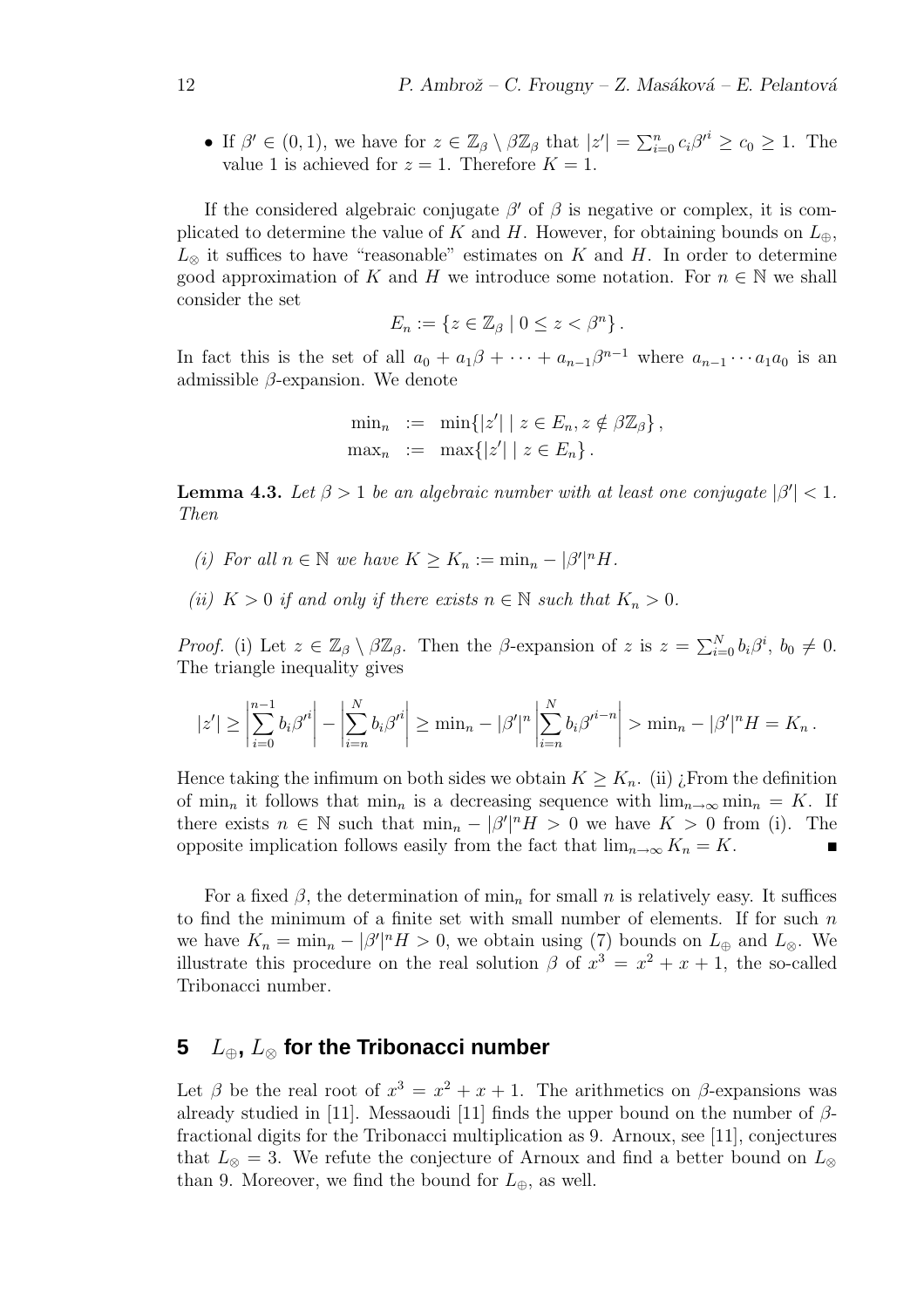It turns out that the best estimates on  $L_{\oplus}$ ,  $L_{\otimes}$  are obtained by Theorem 4.1 with approximation of K by  $K_n$  for  $n = 9$ . By inspection of the set  $E_9$  we obtain

$$
\min_9 = |1 + {\beta'}^2 + {\beta'}^4 + {\beta'}^7| \simeq 0.5465
$$

and

$$
\text{max}_9 = |1 + {\beta'}^3 + {\beta'}^6| \simeq 1.5444
$$

Consider  $y \in \mathbb{Z}_{\beta}$ ,  $y = \sum_{k=0}^{N} a_k \beta^k$ . Then from the triangle inequality

$$
|y'| \leq \left| \sum_{k=0}^{8} a_k \beta'^k \right| + |\beta'|^9 \left| \sum_{k=9}^{17} a_k \beta'^{k-9} \right| + |\beta'|^{18} \left| \sum_{k=18}^{26} a_k \beta'^{k-18} \right| + \cdots
$$
  

$$
< \max_9 \left( 1 + |\beta'|^9 + |\beta'|^{18} + \cdots \right) = \frac{\max_9}{1 - |\beta'|^9}.
$$

In this way we have obtained an upper estimate on  $H$ , i.e.,  $H \leq \frac{\max_9}{1-|\beta'|^9}$ . This implies

$$
K_9 = \min_9 - |\beta'|^9 H \ge \min_9 - |\beta'|^9 \frac{\max_9}{1 - |\beta'|^9}.
$$

Hence

$$
\left(\frac{1}{|\beta'|}\right)^{L_{\oplus}} < \frac{2H}{K} \leq 2 \frac{\max_{9}}{1 - |\beta'|^9} \left(\min_{9} - |\beta'|^9 \frac{\max_{9}}{1 - |\beta'|^9}\right)^{-1} \approx 7.5003
$$
\n
$$
\left(\frac{1}{|\beta'|}\right)^{L_{\otimes}} < \frac{H^2}{K} \leq \left(\frac{\max_{9}}{1 - |\beta'|^9}\right)^2 \left(\min_{9} - |\beta'|^9 \frac{\max_{9}}{1 - |\beta'|^9}\right)^{-1} \approx 6.1908
$$

Since

$$
\left(\frac{1}{|\beta'|}\right)^5 \simeq 4.5880\,, \quad \left(\frac{1}{|\beta'|}\right)^6 \simeq 6.2222\,, \quad \left(\frac{1}{|\beta'|}\right)^7 \simeq 8.4386\,,
$$

we conclude that  $L_{\oplus} \leq 6$ ,  $L_{\otimes} \leq 5$ .

In order to determine the lower bounds on  $L_{\oplus}$ ,  $L_{\otimes}$  we have used a computer program [3] to perform additions and multiplications on a large set of  $\beta$ -expansions. As a result we have obtained examples of a sum with 5 and product with 4 fractional digits, namely:

$$
1001011010 + 1001011011 = 10100100100 \bullet 10101
$$
  

$$
110100100101101 \times 110100100101101 = 110010001000100001001001011011 \bullet 0011
$$

We can thus sum up our results as

$$
5 \le L_{\oplus} \le 6 \quad \text{and} \quad 4 \le L_{\otimes} \le 5 \, .
$$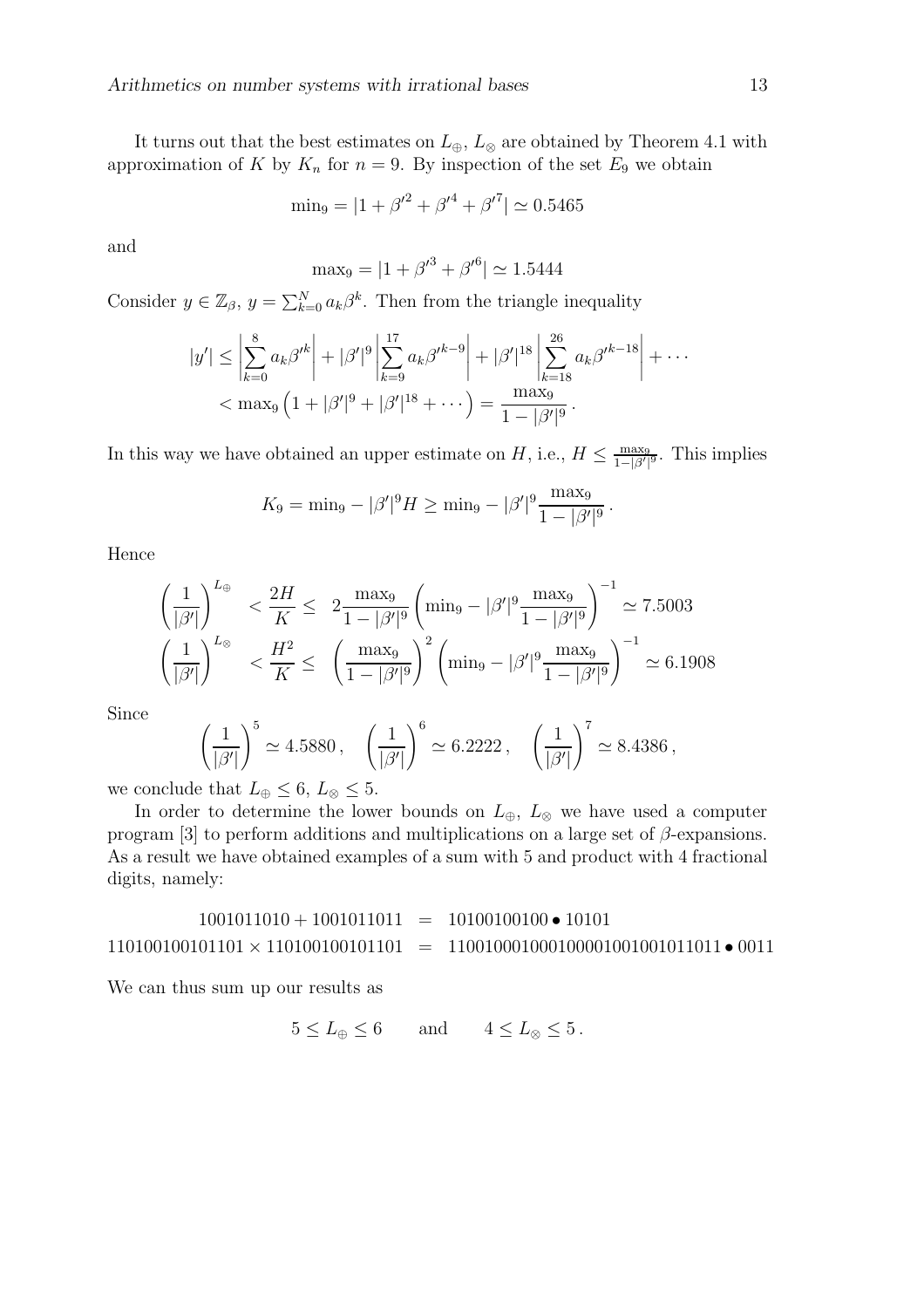## **6** Case  $K = 0$

The above mentioned method cannot be used in case that  $K = 0$ . It is however difficult to prove that  $K = 0$  for a given algebraic  $\beta$  and its conjugate  $\beta'$ . Particular situation is solved by the following proposition.

**Proposition 6.1.** Let  $\beta > 1$  be an algebraic number and  $\beta' \in (-1,0)$  its conjugate such that  $\frac{1}{\beta'^2} < [\beta]$ . Then  $K = 0$ .

*Proof.* Set  $\gamma := \beta'^{-2}$ . Digits in the  $\gamma$ -expansion take values in the set  $\{0, 1, \ldots, [\gamma]\}$ . Since  $[\gamma] \leq [\beta] - 1$  and the Rényi development of unit  $d_{\beta}(1)$  is of the form  $d_{\beta}(1) =$  $[\beta]t_2t_3\cdots$ , every sequence of digits in  $\{0, 1, \ldots, [\gamma]\}\$ is lexicographically smaller than  $d_{\beta}(1)$  and thus is an admissible  $\beta$ -expansion. Since  $1 < -\beta'^{-1} < \gamma$ , the  $\gamma$ -expansion of  $-\beta'^{-1}$  has the form

$$
-\beta'^{-1} = c_0 + c_1 \gamma^{-1} + c_2 \gamma^{-2} + c_3 \gamma^{-3} + \cdots
$$
 (8)

where all coefficients  $c_i \leq [\beta]-1$ .

Let us define the sequence  $z_n := 1 + c_0\beta + c_1\beta^3 + c_2\beta^5 + \cdots + c_n\beta^{2n+1}$ . Clearly,  $z_n \in \mathbb{Z}_{\beta} \setminus \beta \mathbb{Z}_{\beta}$  and  $z'_n := 1 + \beta'(c_0 + c_1\beta'^2 + c_2\beta'^4 + \cdots + c_n\beta'^{2n}).$  According to (8) we have  $\lim_{n\to\infty} z'_n = 0 = \lim_{n\to\infty} |z'_n|$ . Finally, this implies  $K = 0$ .

An example of an algebraic number satisfying assumptions of Propositions 6.1 is  $\beta > 1$  solution of the equation  $x^3 = 25x^2 + 15x + 2$ . The algebraic conjugates of  $\beta \simeq 25.5892$  are  $\beta' \simeq -0.38758$  and  $\beta'' \simeq -0.20165$ , and so  $K = 0$  for both of them. Hence Theorem 4.1 cannot be used for determining the bounds on  $L_{\oplus}$ ,  $L_{\otimes}$ . We thus present another method for finding these bounds and illustrate it further on the mentioned example.

Note that similar situation happens infinitely many times, for example for a class of totally real cubic numbers, solutions of  $x^3 = p^6x^2 + p^4x + p$ , for  $p \ge 3$ . Theorem 4.1 cannot be applied to any of them which justifies utility of a new method.

# **7 Upper bounds on** L⊕**,** L<sup>⊗</sup> **for** β **Pisot numbers**

The second method of determining upper bounds on  $L_{\oplus}$ ,  $L_{\otimes}$  studied in this paper is applicable to  $\beta$  being a Pisot number, i.e., an algebraic integer  $\beta > 1$  with conjugates in modulus less than 1. This method is based on the so-called cut-and-project scheme.

Let  $\beta > 1$  be an algebraic integer of degree d, let  $\beta^{(2)}, \ldots, \beta^{(s)}$  be its real conjugates and let  $\beta^{(s+1)}$ ,  $\beta^{(s+2)} = \overline{\beta^{(s+1)}}$ , ...,  $\beta^{(d-1)}$ ,  $\beta^{(d)} = \overline{\beta^{(d-1)}}$  be its non-real conjugates. Then there exists a basis  $\vec{x}_1, \vec{x}_2, \ldots, \vec{x}_d$  of the space  $\mathbb{R}^d$  such that every  $\vec{x} = (a_0, a_1, \dots, a_{d-1}) \in \mathbb{Z}^d$  has in this basis the form

$$
\vec{x} = \alpha_1 \vec{x}_1 + \alpha_2 \vec{x}_2 + \cdots + \alpha_d \vec{x}_d,
$$

where

$$
\alpha_1 = a_0 + a_1 \beta + a_2 \beta^2 + \dots + a_{d-1} \beta^{d-1} =: z \in \mathbb{Q}(\beta)
$$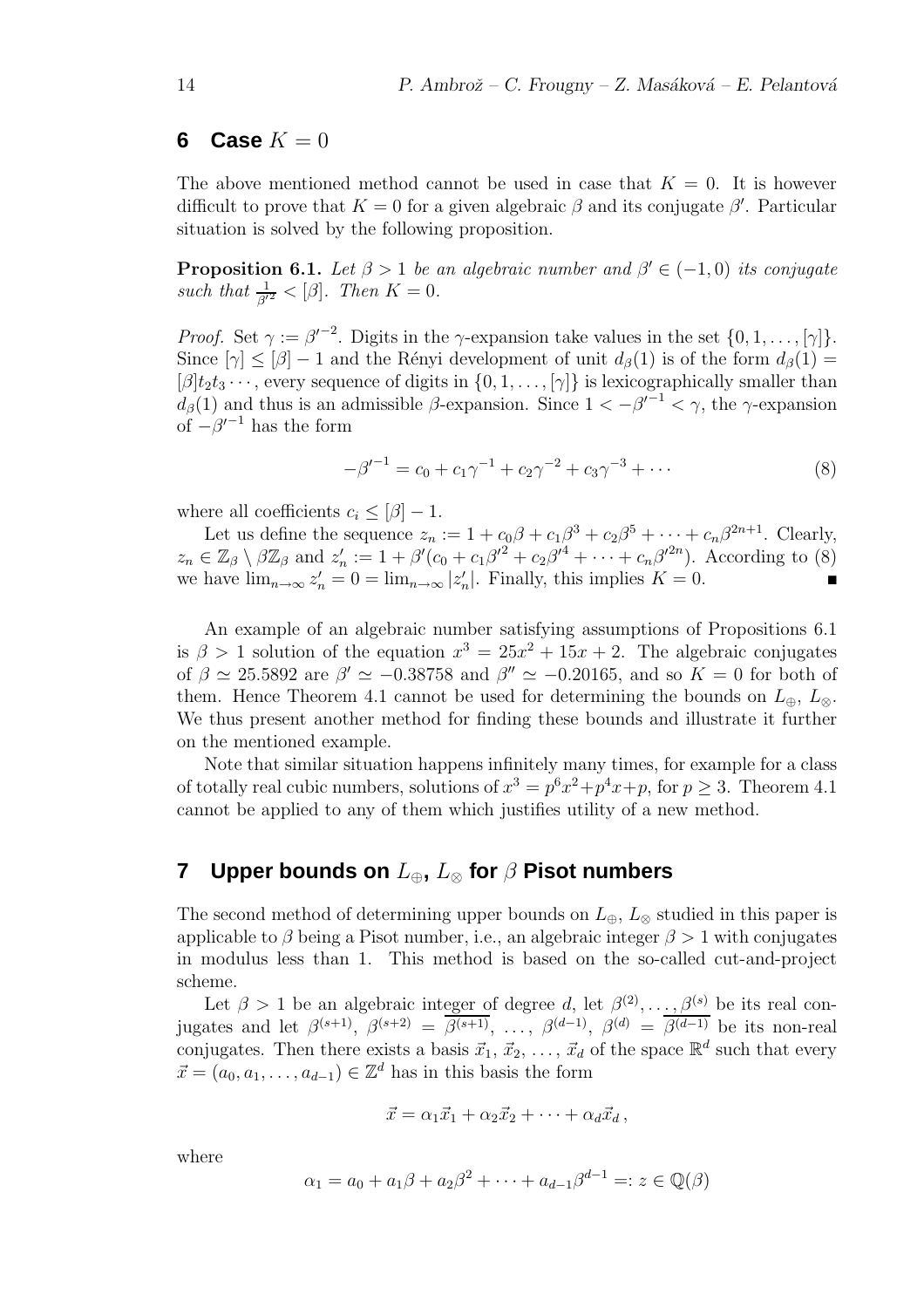and

$$
\alpha_i = z^{(i)} \qquad \text{for } i = 2, 3, \dots, s,
$$
  
\n
$$
\alpha_j = \Re(z^{(j)}) \qquad \text{for } s < j \le d, \ j \text{ odd},
$$
  
\n
$$
\alpha_j = \Im(z^{(j)}) \qquad \text{for } s < j \le d, \ j \text{ even}.
$$

Technical details of the construction of the basis  $\vec{x}_1, \vec{x}_2, \ldots, \vec{x}_d$  can be found in [1, 7, 17]. Let us denote

$$
\mathbb{Z}[\beta] := \{a_0 + a_1\beta + a_2\beta^2 + \cdots + a_{d-1}\beta^{d-1} \mid a_i \in \mathbb{Z}\}.
$$

For  $\beta$  an algebraic integer, the set  $\mathbb{Z}[\beta]$  is a ring and moreover it can be geometrically interpreted as a projection of the lattice  $\mathbb{Z}^d$  on a suitable chosen straight line in  $\mathbb{R}^d$ . The correspondence  $(a_0, a_1, \ldots, a_{d-1}) \mapsto a_0 + a_1 \beta + a_2 \beta^2 + \cdots + a_{d-1} \beta^{d-1}$  is a bijection of the lattice  $\mathbb{Z}^d$  on the ring  $\mathbb{Z}[\beta]$ .

In the following, we shall consider  $\beta$  an irrational Pisot number. Important property that will be used is the inclusion

$$
\mathbb{Z}_{\beta} \subset \mathbb{Z}[\beta].\tag{9}
$$

Let us recall that  $\mathbb{Z}_{\beta}$  is a proper subset of  $\mathbb{Z}[\beta]$ , since  $\mathbb{Z}[\beta]$  is dense in R as a projection of the lattice  $\mathbb{Z}^d$ , whereas  $\mathbb{Z}_\beta$  has no accumulation points. Since  $\mathbb{Z}[\beta]$  is a ring,

$$
\mathbb{Z}_{\beta} + \mathbb{Z}_{\beta} \subset \mathbb{Z}[\beta]
$$
 and  $\mathbb{Z}_{\beta} \cdot \mathbb{Z}_{\beta} \subset \mathbb{Z}[\beta].$ 

Consider an  $x \in \mathbb{Z}_{\beta}$  with the  $\beta$ -expansion  $x = \sum_{k=0}^{n} a_k \beta^k$ . Then

$$
|x^{(i)}| = \left|\sum_{k=0}^{n} a_k(\beta^{(i)})^k\right| < \sum_{k=0}^{\infty} |\beta| |\beta^{(i)}|^k = \frac{[\beta]}{1 - |\beta^{(i)}|},
$$

for every  $i = 2, 3, \ldots, d$ . Therefore we can define

$$
H_i := \sup\{|x^{(i)}| \mid x \in \mathbb{Z}_{\beta}\}\tag{10}
$$

The inclusion (9) thus can be precised to

$$
\mathbb{Z}_{\beta} \subset \{x \in \mathbb{Z}[\beta] \mid |x^{(i)}| < H_i, \, i = 2, 3, \dots, d\}.
$$

Another important property needed for determining upper bounds of  $L_{\oplus}$ ,  $L_{\otimes}$  is the finiteness of the set

$$
C(l_1, l_2, \ldots, l_d) := \{x \in \mathbb{Z}[\beta] \mid |x| < l_1, |x^{(i)}| < l_i, i = 2, 3, \ldots, d\},
$$

for every choice of positive  $l_1, l_2, \ldots, l_d$ . A point  $a_0 + a_1\beta + \cdots + a_{d-1}\beta^{d-1}$  belongs to  $C(l_1, l_2, \ldots, l_d)$  only if the point  $(a_0, a_1, \ldots, a_{d-1})$  of the lattice  $\mathbb{Z}^d$  has all coordinates in the basis  $\vec{x}_1, \ldots, \vec{x}_d$  in a bounded interval  $(-l_i, l_i)$ , i.e.,  $(a_0, a_1, \ldots, a_{d-1})$ belongs to a centrally symmetric parallelepiped. Every parallelepiped contains only finitely many lattice points. Let us mention that notation  $C(l_1, l_2, \ldots, l_d)$  is kept in accordance with [1], where Akiyama finds some conditions for  $\text{Fin}(\beta)$  to be a ring according to the properties of  $C(l_1, l_2, \ldots, l_d)$ . Our aim here is to use the set for determining the bounds on the length of the  $\beta$ -fractional part of the results of additions and multiplications in  $\mathbb{Z}_{\beta}$ .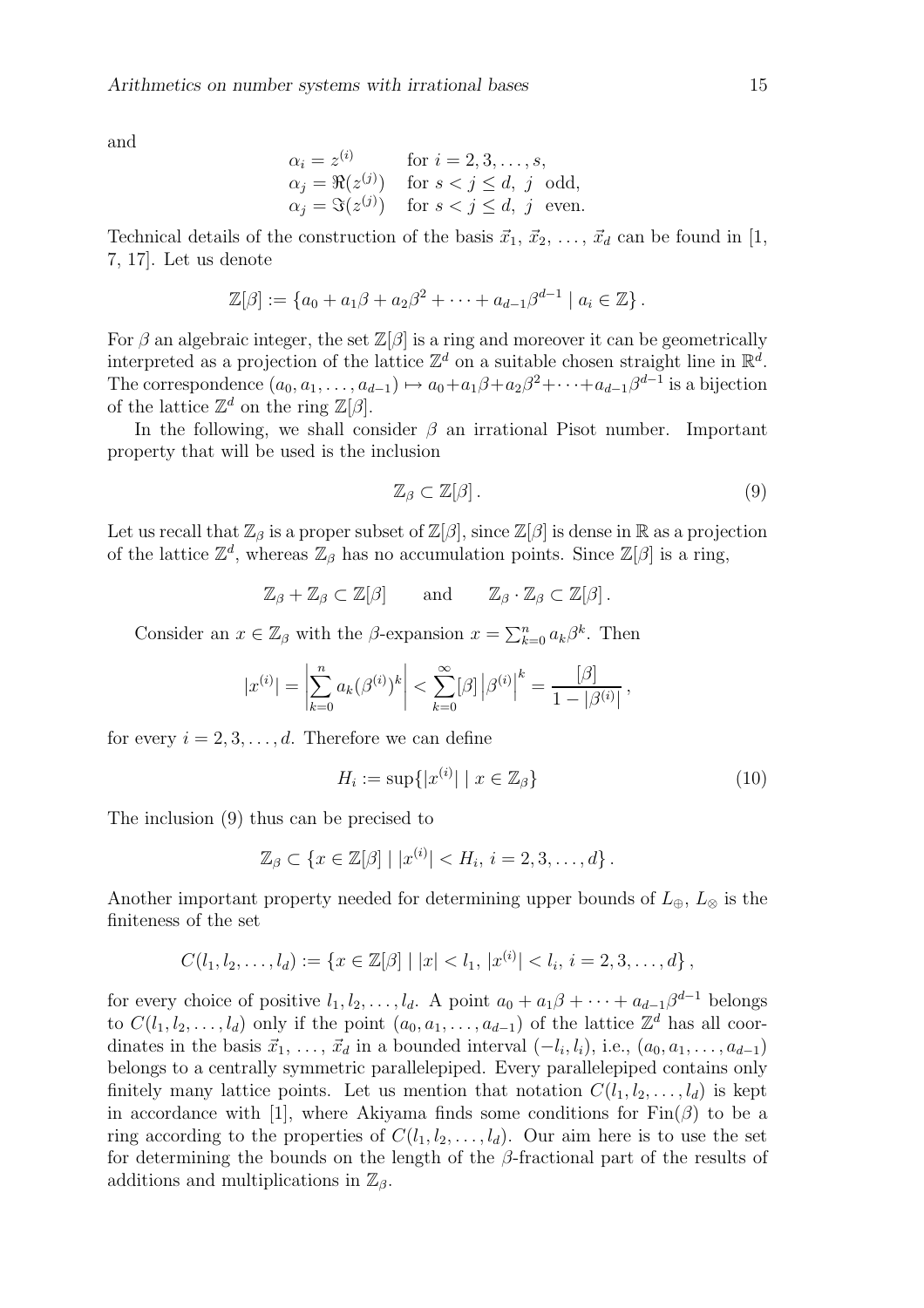**Theorem 7.1.** Let  $\beta$  be a Pisot number of degree d, and let  $H_2$ ,  $H_3$ , ...,  $H_d$  be defined by (10). Then

$$
L_{\oplus} \leq \max \{ \text{fp}(r) \mid r \in \text{Fin}(\beta) \cap C(1, 2H_2, 2H_3, \dots, 2H_d) \},
$$
  

$$
L_{\otimes} \leq \max \{ \text{fp}(r) \mid r \in \text{Fin}(\beta) \cap C(1, H_2^2 + H_2, \dots, H_d^2 + H_d) \}.
$$

*Proof.* Consider  $x, y \in \mathbb{Z}_{\beta}$  such that  $x + y > 0$ ,  $x + y \in Fin(\beta)$ . Set  $z := max\{w \in \mathbb{Z}_{\beta} \mid w \in \mathbb{Z}_{\beta}\}$  $\mathbb{Z}_{\beta}$  |  $w \leq x + y$ . Then  $r := x + y - z$  is the  $\beta$ -fractional part of  $x + y$  and thus  $r \in \text{Fin}(\beta)$  and  $\text{fp}(r) = \text{fp}(x+y)$ , and  $0 \leq r < 1$ . Numbers  $x, y, z$  belong to the ring  $\mathbb{Z}[\beta]$  and hence also  $r \in \mathbb{Z}[\beta]$ . From the triangle inequality

$$
|r^{(i)}| = |x^{(i)} + y^{(i)} - z^{(i)}| \le 2H_i
$$

for all  $i = 2, 3, \ldots, d$ . Therefore r belongs to the finite set  $C(1, 2H_2, 2H_3, \ldots, 2H_d)$ , which together with the definition of  $L_{\oplus}$  gives the statement of the theorem for addition. The upper bound on  $L_{\otimes}$  is obtained analogically.

## **8** Application to  $\beta$  solution of  $x^3 = 25x^2 + 15x + 2$ **.**

We apply the above Theorem 7.1 on  $\beta > 1$  solution of the equation  $x^3 = 25x^2 + 15x +$ 2. Recall that such  $\beta$  satisfies the conditions of Proposition 6.1 for both conjugates  $\beta'$ ,  $\beta''$  and thus Theorem 4.1 cannot be used for determining the bounds on  $L_{\oplus}$ ,  $L_{\otimes}$ .

Since  $[\beta] = 25$ ,  $\beta$ -expansions are words in the 26-letter alphabet, say  $\{(0), (1), \ldots, (25)\}.$ The Rényi development of 1 is  $d_{\beta}(1) = (25)(15)(2)$ . Since the digits of  $d_{\beta}(1)$  are decreasing, Corollary 3.7 implies that the set  $\text{Fin}(\beta)$  is a ring.

In case that some of the algebraic conjugates of  $\beta$  is a real number, the bounds from Theorem 7.1 can be refined. In our case  $\beta$  is totally real. Let  $x \in \mathbb{Z}_{\beta}$ ,  $x =$  $_{i=0}^{n} a_i \beta^i$ . Since  $\beta' < 0$ , we have

$$
x' = \sum_{i=0}^n a_i (\beta')^i \le \sum_{i=0,i \text{ even}}^n a_i (\beta')^i < \sum_{i=0}^\infty (25) (\beta')^{2i} = \frac{25}{1 - \beta'^2} = H_1.
$$

The lower bound on  $x'$  is

$$
x' = \sum_{i=0}^{n} a_i (\beta')^i \ge \sum_{i=0,i \text{ odd}}^{n} a_i (\beta')^i > \beta' H_1.
$$

Similarly for  $x''$  we obtain

$$
\beta''H_2 < x'' < \frac{25}{1 - \beta''^2} = H_2 \, .
$$

Consider  $x, y \in \mathbb{Z}_{\beta}$  such that  $x + y > 0$ . Again, the  $\beta$ -fractional part of  $x + y$  has the form  $r = x + y - z$  for some  $z \in \mathbb{Z}_{\beta}$ . Thus

$$
(2\beta'-1)H_1 = \beta'H_1 + \beta'H_1 - H_1 < r' = x' + y' - z' < H_1 + H_1 - \beta'H_1 = (2 - \beta')H_1
$$
\n
$$
(2\beta'' - 1)H_2 < r'' = x'' + y'' - z'' < (2 - \beta'')H_2
$$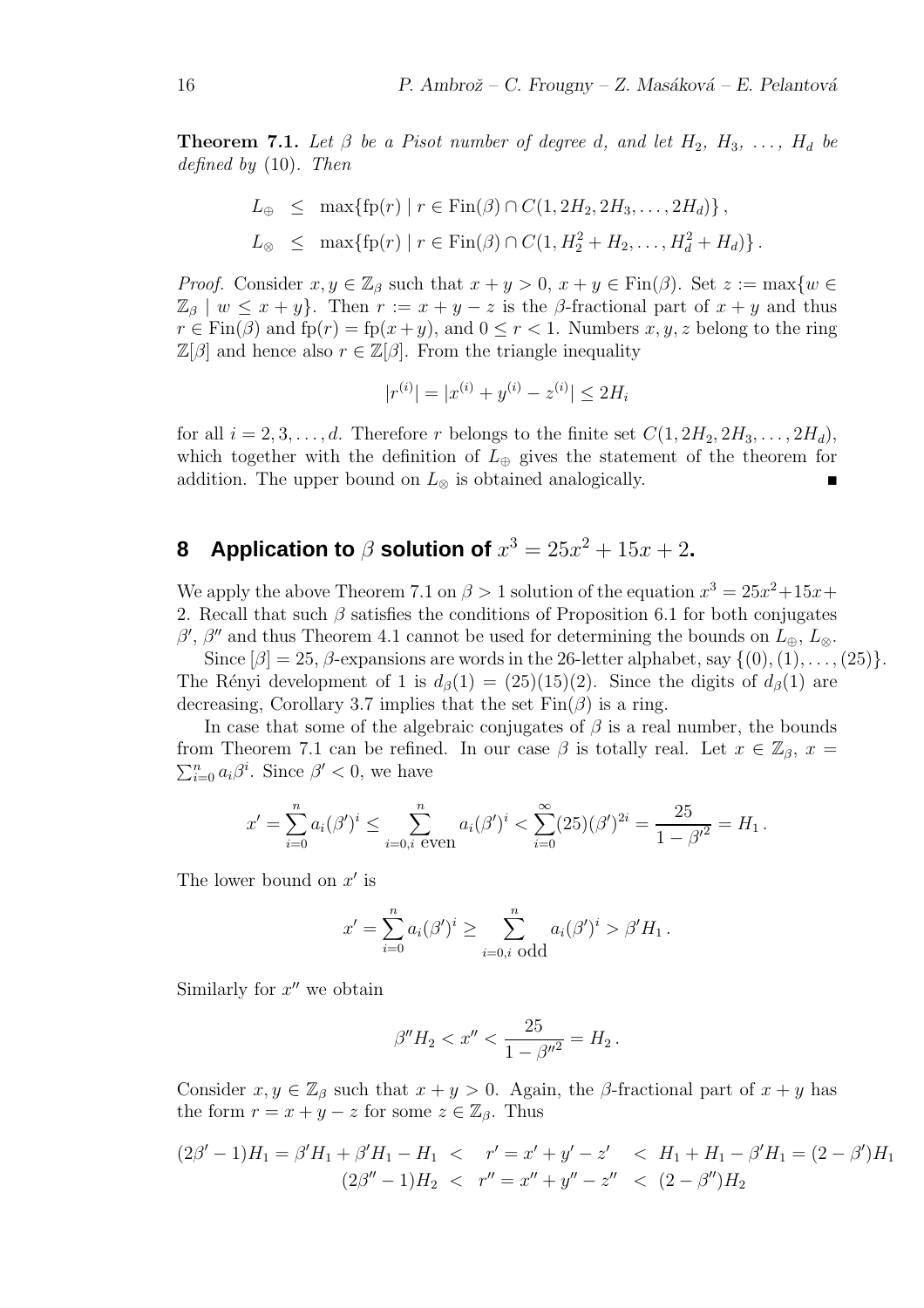We have used a computer to calculate explicitly the set of remainders  $r = A + B\beta +$  $C\beta^2$ , A, B,  $C \in \mathbb{Z}$ , satisfying

$$
0 < A + B\beta + C\beta^2 < 1
$$
\n
$$
(2\beta' - 1)H_1 < A + B\beta' + C\beta'^2 < (2 - \beta')H_1
$$
\n
$$
(2\beta'' - 1)H_2 < A + B\beta'' + C\beta''^2 < (2 - \beta'')H_2
$$

where for  $\beta'$ ,  $\beta''$  we use numerical values, (see Section 6). The set has 93 elements, which we shall not list here. For every element of the set we have found the corresponding  $\beta$ -expansion. The maximal length of the  $\beta$ -fractional part is 5. Thus  $L_{\oplus} \leq 5$ .

On the other hand, using the algorithm described in Section 3 we have found a concrete example of addition of numbers  $(x)_{\beta} = (25)(0)(25)$  and  $(y)_{\beta} = (25)(0)(25)$ , so that  $x + y$  has the β-expansion  $(x + y)_{\beta} = (1)(24)(12)(11) \bullet (23)(0)(14)(13)(2)$ . Thus we have found the value

$$
L_{\oplus}=5\,.
$$

In order to obtain bounds on  $L_{\otimes}$ , we have computed the list of all  $r = A + B\beta + C$  $C\beta^2$ , A, B,  $C \in \mathbb{Z}$ , satisfying the inequalities

$$
0 < A + B\beta + C\beta^2 < 1
$$
\n
$$
\beta'H_1^2 - H_1 < A + B\beta' + C\beta'^2 < H_1^2 - \beta'H_1
$$
\n
$$
\beta''H_2^2 - H_2 < A + B\beta'' + C\beta''^2 < H_2^2 - \beta''H_2
$$

In this case we have obtained 8451 candidates on the  $\beta$ -fractional part of multiplication. The longest of them has 7 digits. From the other hand we have for  $(x)_{\beta} = (25)$ and  $(y)_{\beta} = (25), (x \cdot y)_{\beta} = (24)(10) \cdot (21)(24)(16)(7)(16)(13)(2)$ . Therefore

$$
L_{\otimes}=7\,.
$$

Let us mention that the above method can be applied also to the case of the Tribonacci number, but the bounds obtained in this way are not better than those from Theorem 4.1. We get  $L_{\oplus} \leq 6$ ,  $L_{\otimes} \leq 6$ .

## **9 Comments and open problems**

- 1. It is clear from the second method of estimate that for  $\beta$  a Pisot number  $L_{\oplus}$ ,  $L_{\otimes}$  are finite numbers. Does there exist a  $\beta$  non Pisot such that  $L_{\oplus} = +\infty$  or  $L_{\otimes} = +\infty$ ?
- 2. Whenever  $\beta$  satisfies Property T, it is possible to apply repeatedly the transcription on the β-representation of  $x + y$ ,  $x, y \in Fin(\beta)$ ,  $x, y > 0$ . If the transcription can be applied infinitely many times, what is the order of choice of forbidden strings so that the sequence of β-representations converges rapidly to the β-expansion of  $x + y$ ?
- 3. It is known [4, 14] that for  $\beta$  a Pisot number every  $x \in \mathbb{Q}(\beta)$  has a finite or eventually periodic  $\beta$ -expansion. It would be interesting to have algorithms working with periodic expansions.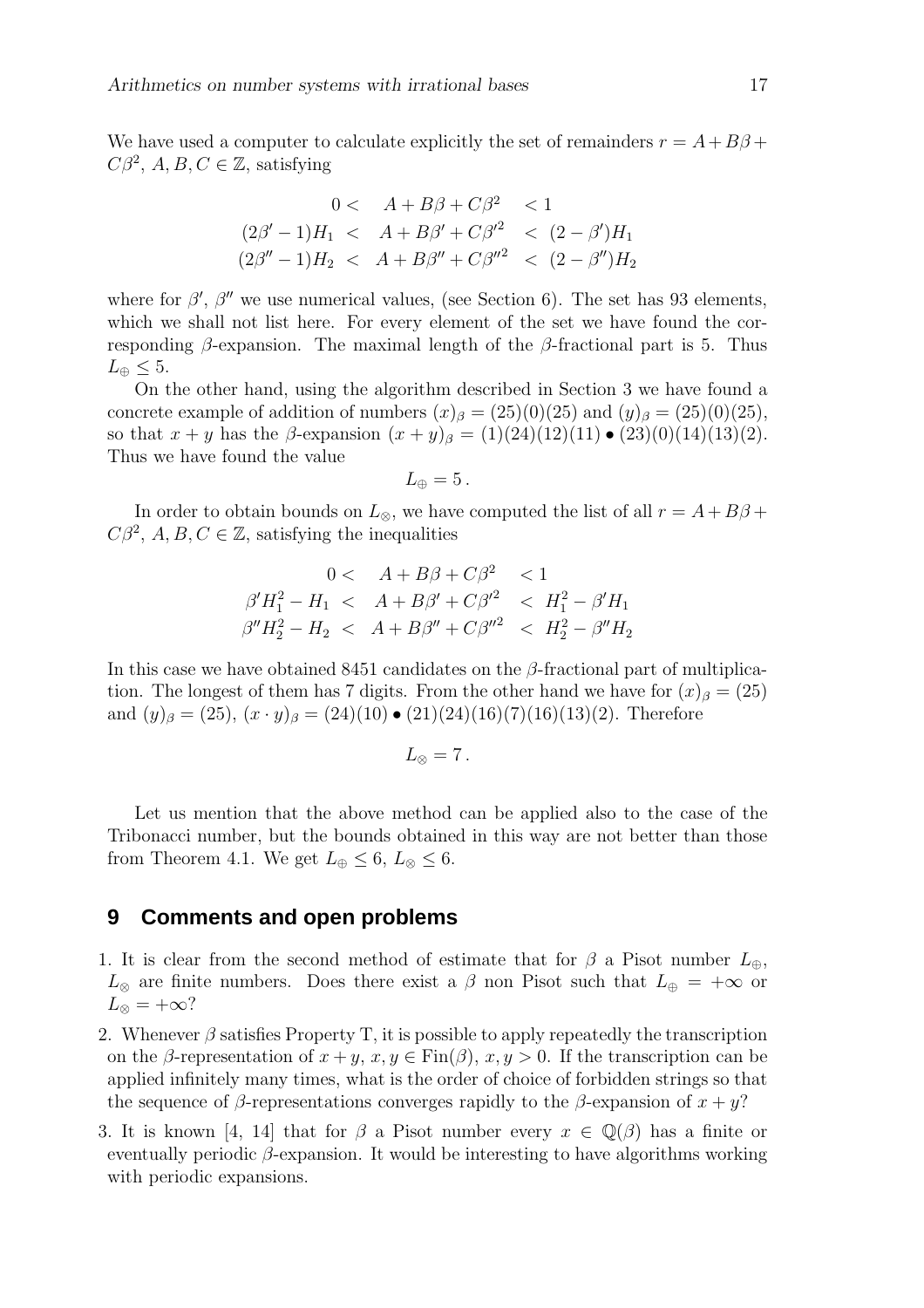## **Acknowledgements**

The authors are grateful for useful suggestions of the referees. We also thank Prof. S. Akiyama for pointing out some improvements in Theorem 7.1. The authors acknowledge financial support by the Grant Agency of the Czech Republic GA 201/01/0130; by the Barrande Project number 03900WJ, Z.M. and E.P. are grateful for the hospitality of LIAFA, Université Paris 7, and Ch.F. thanks the Department of Mathematics, FNSPE Czech Technical University, where part of the work was done.

## **References**

- [1] S. Akiyama, Self affine tiling and Pisot numeration system, in Number Theory and its Applications, Kyoto 1997, Eds. K. Györy and S. Kanemitsu, Kluwer Acad. Publ., Dordrecht (1999), 7–17.
- [2] S. Akiyama, Cubic Pisot Units with finite beta expansions, in Algebraic Number Theory and Diophantine Analysis, Graz 1998, Eds. F.Halter-Koch and R.F. Tichy, de Gruyter, Berlin, (2000), 11–26.
- [3] P. Ambrož, Computer program performing arithmetical operations on  $\beta$ integers for a family of Pisot numbers:

http://linux.fjfi.cvut.cz/~ampy/dp/arithmetic.html

- [4] A. Bertrand, *Développements en base de Pisot et répartition modulo 1*, C. R. Acad. Sc. Paris, Série A, t.285, (1977), 419–421.
- [5] D. W. Boyd, On the beta expansions for Salem numbers of degree 6, Math. Comp. 65 (1996) 861–875.
- [6] D. W. Boyd, *Salem numbers of degree four have periodic expansions*, Théorie des nombres (Québec, PQ 1987), 57–64, de Gruyter, Berlin-New York, (1989).
- [7] L.S. Guimond, Z. Masáková, E. Pelantová, Arithmetics on  $\beta$ -expansions, to appear in Acta Arith. (2003).
- [8] Ch. Frougny and B. Solomyak, Finite β-expansions, Ergodic Theory Dynamical Systems 12 (1994), 713–723.
- [9] M. Hollander, Linear numeration systems, finite beta-expansions, and discrete spectrum of substitution dynamical systems, Ph.D. Thesis, Washington University (1996).
- [10] M. Lothaire, Algebraic Combinatorics on Words, Cambridge University Press, 2002.
- [11] A. Messaoudi, *Généralisation de la multiplication de Fibonacci*, Math. Slovaca 50 (2000), 135–148.